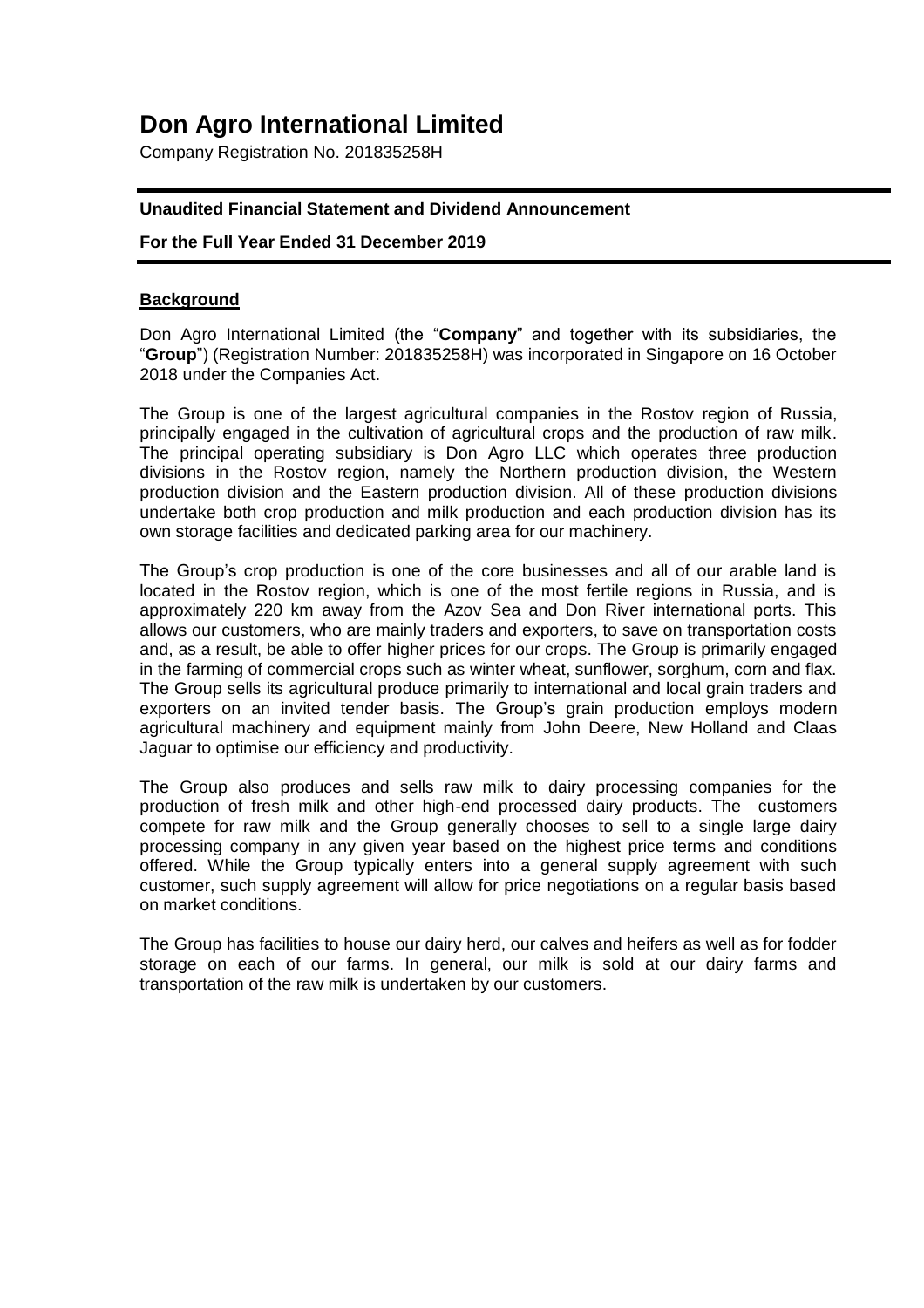## **PART I - INFORMATION REQUIRED FOR ANNOUNCEMENTS OF QUARTERLY (Q1, Q2 & Q3), HALF-YEAR AND FULL YEAR RESULTS**

**1(a)(i) An income statement and statement of comprehensive income, or a statement of comprehensive income (for the group) together with a comparative statement for the corresponding period of the immediately preceding financial year**

|                                                                | Group                   |             |         |
|----------------------------------------------------------------|-------------------------|-------------|---------|
|                                                                | For the Full Year Ended |             |         |
|                                                                | 31 December             | 31 December |         |
|                                                                | 2019                    | 2018        |         |
|                                                                | (Unaudited)             | (Audited)   | Change  |
|                                                                | S\$'000                 | S\$'000     | %       |
| Revenue                                                        | 35,431                  | 24,375      | 45.3    |
| Cost of sales                                                  | (33, 354)               | (22, 017)   | 51.5    |
| Gain from change in fair value of                              | 6,512                   | 6,704       | (2.9)   |
| biological assets and agricultural                             |                         |             |         |
| produce                                                        |                         |             |         |
| <b>Gross profit</b>                                            | 8,589                   | 9,062       | (5.2)   |
| Administrative expenses                                        | (2, 122)                | (1,291)     | 64.4    |
| Other operating expenses, net                                  | (282)                   | (1,005)     | (71.9)  |
| <b>Results from operating activities</b>                       | 6,185                   | 6,766       | (8.6)   |
| Finance income                                                 | 249                     | 158         | 57.6    |
|                                                                | (908)                   | (482)       | 88.4    |
| Finance costs                                                  |                         |             |         |
| <b>Net finance costs</b>                                       | (659)                   | (324)       | 103.4   |
| <b>Profit before tax</b>                                       | 5,526                   | 6,442       | (14.2)  |
| Tax credit/(expense)                                           | (303)                   | (54)        | (461.1) |
| <b>Profit for the year</b>                                     | 5,223                   | 6,388       | (16.7   |
| <b>Profit attributable to:</b>                                 |                         |             |         |
| Owners of the Company                                          | 5,209                   | 6,389       | (16.9)  |
| Non-controlling interests                                      | 14                      | (1)         | N.M     |
| Profit for the year                                            | 5,223                   | 6,388       | (16.7)  |
|                                                                |                         |             |         |
| Other comprehensive income                                     |                         |             |         |
| Items that are or may be reclassified                          |                         |             |         |
| subsequently to profit or loss<br>Foreign currency translation | 3,163                   | (4,761)     | N.M     |
| differences arising from functional and                        |                         |             |         |
| presentation currency                                          |                         |             |         |
| Other comprehensive income for                                 | 3,163                   | (4, 761)    | N.M     |
| the year, net of tax                                           |                         |             |         |
| Total comprehensive income for the<br>year, net of tax         | 8,386                   | 1,627       | 415.4   |
|                                                                |                         |             |         |
| <b>Total comprehensive income</b>                              |                         |             |         |
| attributable to:                                               |                         |             | 414.2   |
| Owners of the Company                                          | 8,372                   | 1,628       |         |
| Non-controlling interests                                      | 14                      | (1)         | N.M     |
| Total comprehensive income for the<br>year                     | 8,386                   | 1,627       | 415.4   |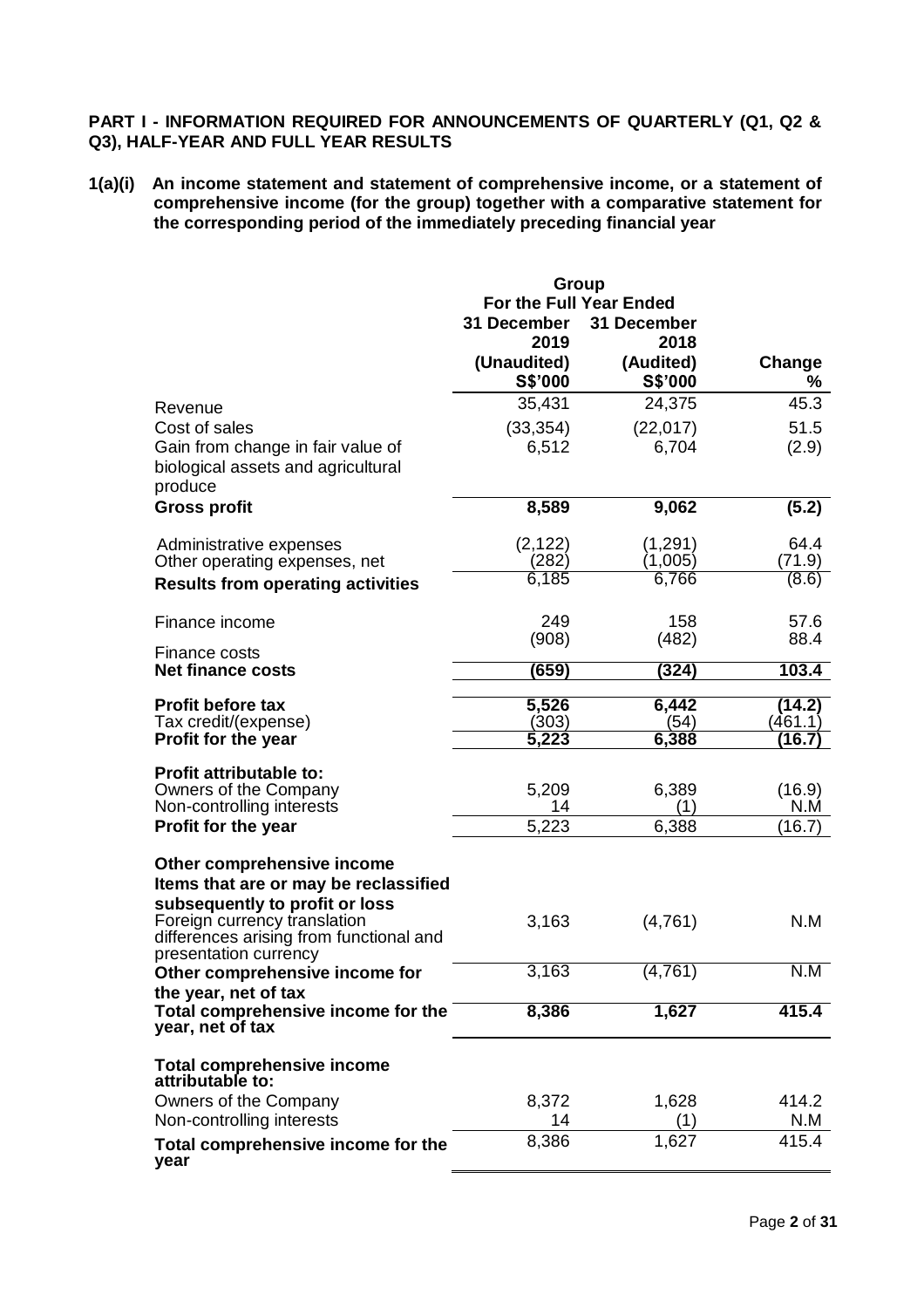| 1(a)(ii) Notes to Consolidated Statement of Comprehensive Income:-                                                                                      | Group<br>For the Full Year Ended |                                |             |
|---------------------------------------------------------------------------------------------------------------------------------------------------------|----------------------------------|--------------------------------|-------------|
|                                                                                                                                                         | 31 December<br>2019<br>S\$'000   | 31 December<br>2018<br>S\$'000 | Change<br>℅ |
| Note 1                                                                                                                                                  |                                  |                                |             |
| The expenses are recognised                                                                                                                             |                                  |                                |             |
| in the cost of sales<br>Depreciation of PPE and ROU<br>assets                                                                                           | (2, 124)                         | (1,625)                        | 30.7        |
| Operating lease expenses*                                                                                                                               | (747)                            | (1, 542)                       | (51.6)      |
| Note <sub>2</sub>                                                                                                                                       |                                  |                                |             |
| <b>Finance income and finance</b><br>costs                                                                                                              |                                  |                                |             |
| Interest income                                                                                                                                         | 204                              | 158                            | 29.1        |
| Interest expense                                                                                                                                        | (642)                            | (803)                          | (20.0)      |
| Foreign exchange differences                                                                                                                            | (19)                             | (11)                           | 72.7        |
| Lease expenses (2018: finance<br>lease expense)                                                                                                         | (641)                            | (17)                           | 3,670.6     |
| Note <sub>3</sub>                                                                                                                                       |                                  |                                |             |
| <b>Operating income and</b><br>expenses                                                                                                                 |                                  |                                |             |
| Administrative expenses                                                                                                                                 |                                  |                                |             |
| Information, consulting and<br>other professional services                                                                                              | (262)                            | (121)                          | 116.5       |
| Depreciation                                                                                                                                            | (25)                             | (26)                           | (3.8)       |
| Other operating                                                                                                                                         |                                  |                                |             |
| income/(expenses)<br>Impairment loss on trade and<br>other receivables and short-<br>term investments                                                   | 4                                | (252)                          | N.M         |
| reversed/(made)<br>Government grants received                                                                                                           | 420                              | 409                            | 2.7         |
| Gain on disposal of property,                                                                                                                           | 722                              | 6                              | N.M         |
| plant and equipment<br>Reversal of Withholding tax<br>expense on interest payments<br>in relation to promissory notes<br>payable to Vallerd Investments | 311                              |                                | N.M         |
| Limited<br>Listing expenses                                                                                                                             | (1, 365)                         | (1,027)                        | 32.9        |

*N.M denotes not meaningful*

*\*Operating lease expenses were incurred in FY2018 and capitalised as part of Biological Assets. The amounts were released to the Income Statement upon sale of the biological assets.*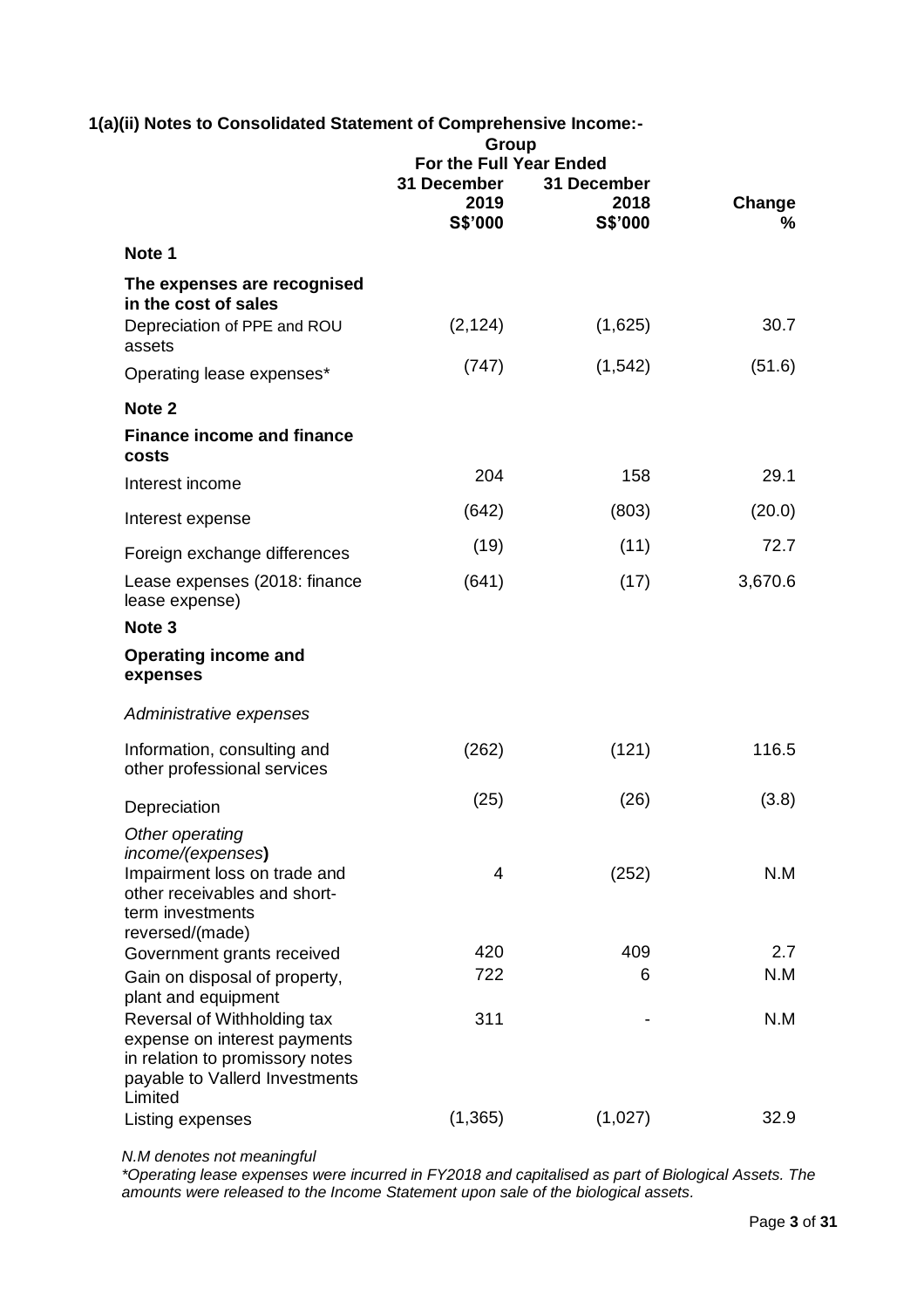**1(b)(i) A statement of financial position (for the issuer and group), together with a comparative statement as at the end of the immediately preceding financial year**

|                                      |             | Group     | Company                 |
|--------------------------------------|-------------|-----------|-------------------------|
|                                      | 31 December |           | 31 December 31 December |
|                                      | 2019        | 2018      | 2019                    |
|                                      | (Unaudited) | (Audited) | (Unaudited)             |
|                                      | S\$'000     | S\$'000   | S\$'000                 |
| <b>ASSETS</b>                        |             |           |                         |
| Property, plant and equipment        | 11,890      | 10,794    |                         |
| <b>Biological assets</b>             | 9,989       | 7,999     |                         |
| Right-of-use assets                  | 4,584       |           |                         |
| Investment in subsidiaries           |             |           | 14,009                  |
| Other non-current assets             | 26          | 31        |                         |
| <b>Non-current assets</b>            | 26,489      | 18,824    | 14,009                  |
|                                      |             |           |                         |
| <b>Biological assets</b>             | 6,747       | 5,647     |                         |
| <b>Current tax assets</b>            | 24          | 25        |                         |
| Inventories                          | 6,555       | 12,363    |                         |
| Investments                          | 3,162       |           |                         |
| Trade and other receivables          | 3,744       | 688       | 2,085                   |
| Cash and cash equivalents            | 4,646       | 1,263     | 3                       |
| <b>Current assets</b>                | 24,878      | 19,986    | 2,088                   |
| <b>Total assets</b>                  | 51,367      | 38,810    | 16,097                  |
|                                      |             |           |                         |
| Share capital                        | 35,741      | 14,007    | 35,741                  |
| Capital reserves                     | (10, 450)   | 11,024    | (21, 270)               |
| Foreign currency translation reserve | (826)       | (3,989)   |                         |
| Accumulated (losses)/profits         | 12,992      | 8,384     | 962                     |
| Equity attributable to owners of the | 37,457      | 29,426    | 15,433                  |
| Company                              | 32          | 18        |                         |
| Non-controlling interests            |             |           |                         |
| <b>Total equity</b>                  | 37,489      | 29,444    | 15,433                  |
| <b>LIABILITIES</b>                   |             |           |                         |
| Loans and borrowings                 | 988         | 1,002     | 70                      |
| Finance lease liabilities            | 4,425       | 128       |                         |
| Deferred income                      | 358         | 168       |                         |
| <b>Non-current liabilities</b>       | 5,771       | 1,298     | 70                      |
|                                      |             |           |                         |
| Loans and borrowings                 | 4,679       | 5,877     | 1                       |
| Finance lease liabilities            | 549         | 30        |                         |
| <b>Current tax liabilities</b>       | 109         | 2         |                         |
| Trade and other payables             | 1,728       | 1,226     | 593                     |
| Deferred income                      | 106         | 52        |                         |
| Provisions                           | 936         | 881       |                         |
| <b>Current liabilities</b>           | 8,107       | 8,068     | 594                     |
| <b>Total liabilities</b>             | 13,878      | 9,366     | 664                     |
| <b>Total equity and liabilities</b>  | 51,367      | 38,810    | 16,097                  |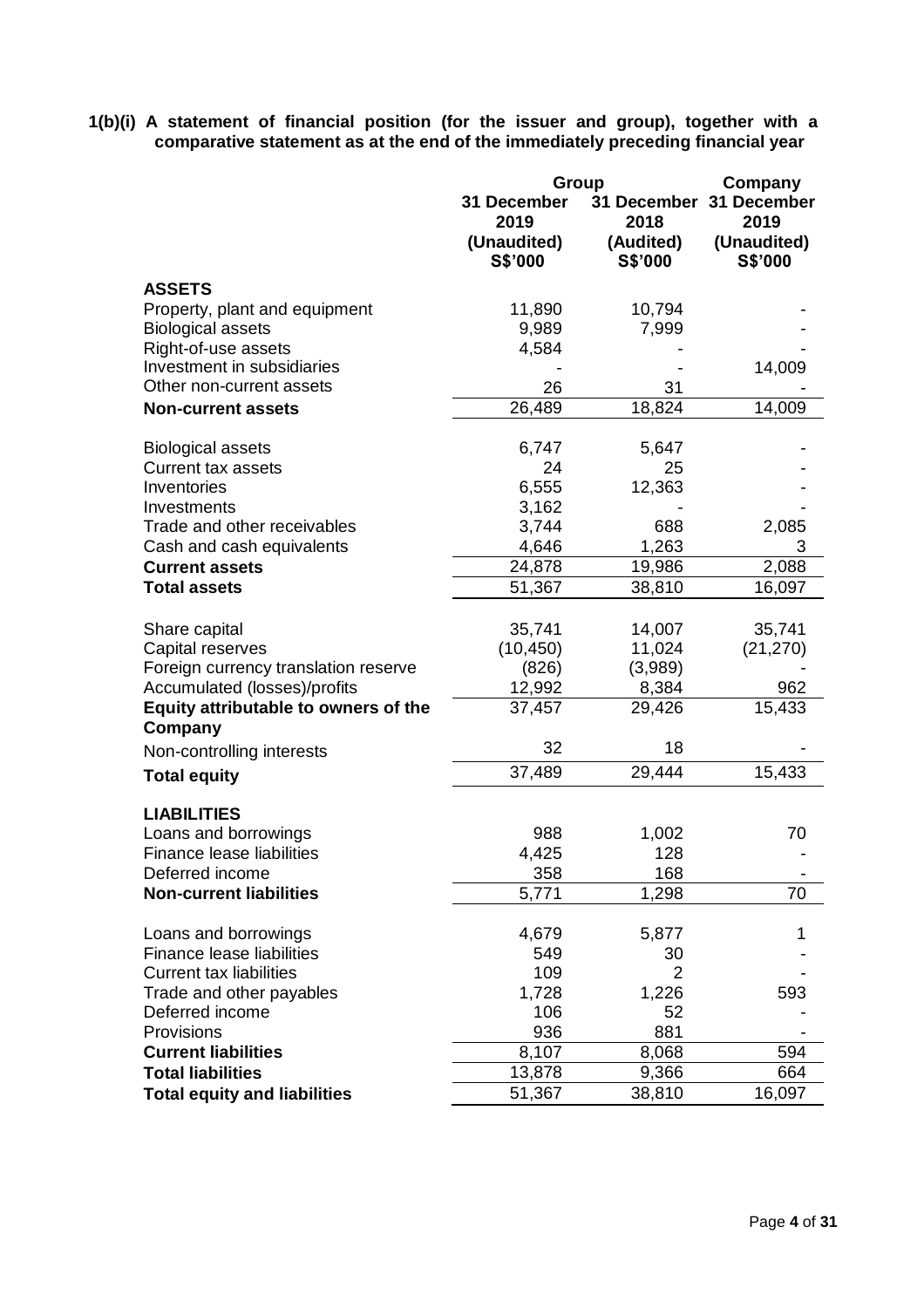## **1(b)(ii) Aggregate amount of group's borrowings and debt securities**

| As at 31 December 2019 |                      |                    | As at 31 December 2018 |
|------------------------|----------------------|--------------------|------------------------|
| Secured<br>S\$'000     | Unsecured<br>S\$'000 | Secured<br>S\$'000 | Unsecured<br>S\$'000   |
| 4.677                  | 551                  | 5,875              | 32                     |

#### **Amount repayable in one year or less, or on demand**

#### **Amount repayable after one year**

| As at 31 December 2019 |                      |                    | As at 31 December 2018 |
|------------------------|----------------------|--------------------|------------------------|
| Secured<br>S\$'000     | Unsecured<br>S\$'000 | Secured<br>S\$'000 | Unsecured<br>S\$'000   |
| 984                    | 4,429                | 998                | 132                    |

#### **Details of any collateral**

The Group's bank loans are secured by (i) charges over fixed deposits and accounts maintained with banks; (ii) corporate guarantees given by subsidiary Tetra Joint-Stock Company ("JSC"); (iii) pledge of property, plant and equipment; and (iv) personal guarantees from the Chief Executive Officer and Executive Director.

Secured borrowings consist of bank loans. Unsecured borrowings comprise loans from third parties and lease liabilities (2018: finance lease liabilities).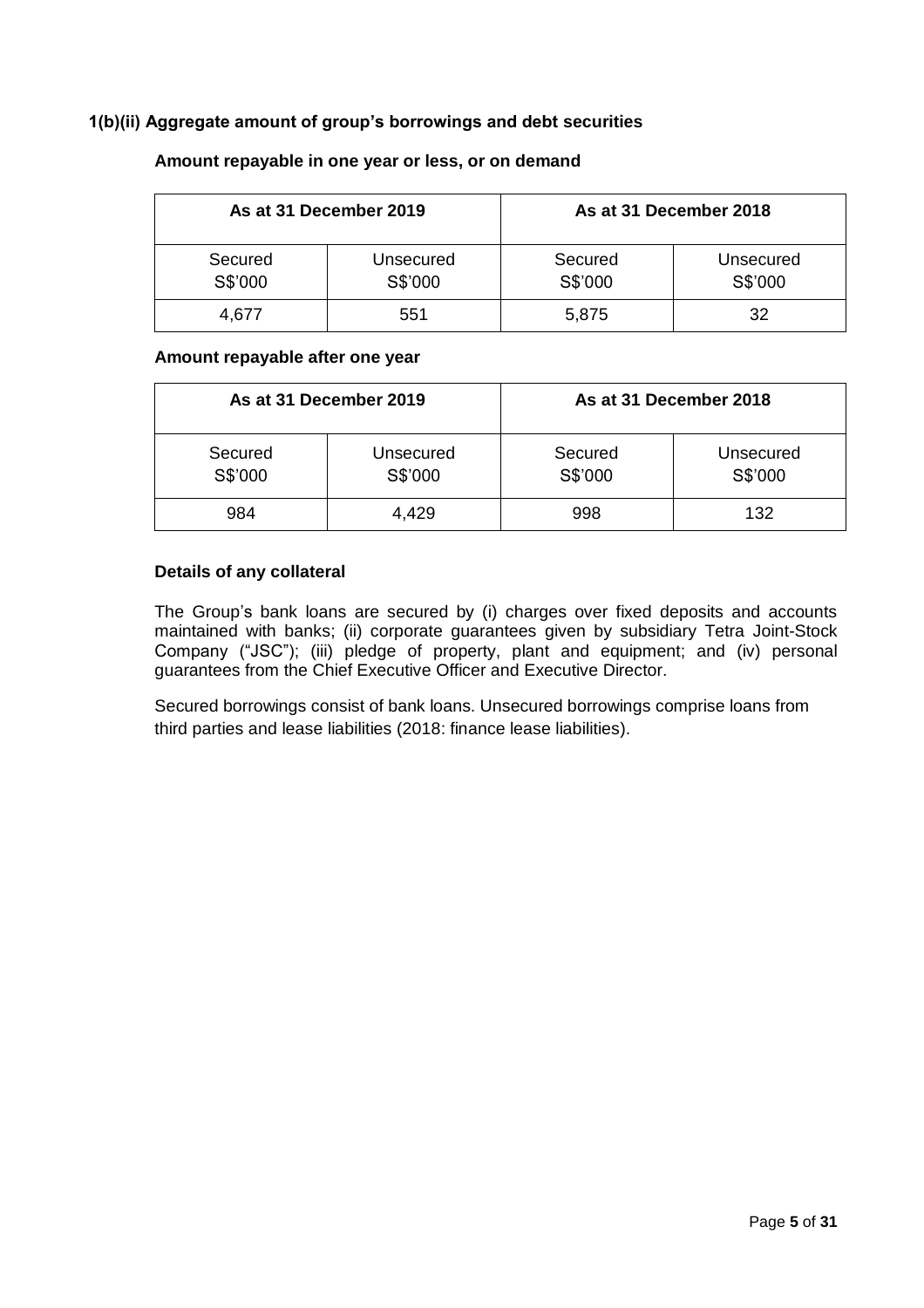#### **1(c) A statement of cash flows (for the group), together with a comparative statement for the corresponding period of the immediately preceding financial year.**

## **Consolidated Statement of Cash Flows**

|                                                                                   | Group                   |             |  |
|-----------------------------------------------------------------------------------|-------------------------|-------------|--|
|                                                                                   | For the Full Year Ended |             |  |
|                                                                                   | 31 December             | 31 December |  |
|                                                                                   | 2019                    | 2018        |  |
|                                                                                   | (Unaudited)             | (Audited)   |  |
|                                                                                   | S\$'000                 | S\$'000     |  |
| <b>Cash flows from operating activities</b>                                       |                         |             |  |
| Profit for the year                                                               | 5,223                   | 6,388       |  |
| Adjustments for:                                                                  |                         |             |  |
| Depreciation of property, plant and equipment and<br>right-of-use assets          | 2,283                   | 1,662       |  |
| Gain on disposal of property, plant and equipment                                 | (722)                   | (6)         |  |
| Finance costs                                                                     | 908                     | 482         |  |
| Finance income                                                                    | (249)                   | (158)       |  |
| Tax expense                                                                       | 303                     | 54          |  |
| Withholding tax expense                                                           | (311)                   |             |  |
| Gain from change in fair value of biological assets and<br>agricultural produce   | (6, 512)                | (6,704)     |  |
| Revaluation of sold biological assets recognised in<br>cost of sales              | 8,789                   | 1,646       |  |
| Impairment loss on trade and other receivables and<br>short-term investments made | (4)                     | 252         |  |
| Impairment loss on inventories relating to agricultural<br>produce                | 216                     | 314         |  |
| Impairment loss on other inventories (reversed)/made                              | 40                      | (109)       |  |
| Gain on disposal of subsidiary                                                    |                         | (1)         |  |
|                                                                                   | 9,964                   | 3,820       |  |
| Changes in:                                                                       |                         |             |  |
| Trade and other receivables                                                       | (2,901)                 | 845         |  |
| Inventories                                                                       | (2,911)                 | (5,831)     |  |
| <b>Biological assets</b>                                                          | 4,874                   | 4,049       |  |
| Trade and other payables and provisions                                           | 1,025                   | 431         |  |
| Deferred income                                                                   | 215                     | 92          |  |
| Cash generated from operations                                                    | 10,266                  | 3,406       |  |
| Tax paid                                                                          | (200)                   | (55)        |  |
| Net cash generated from operating activities                                      | 10,066                  | 3,351       |  |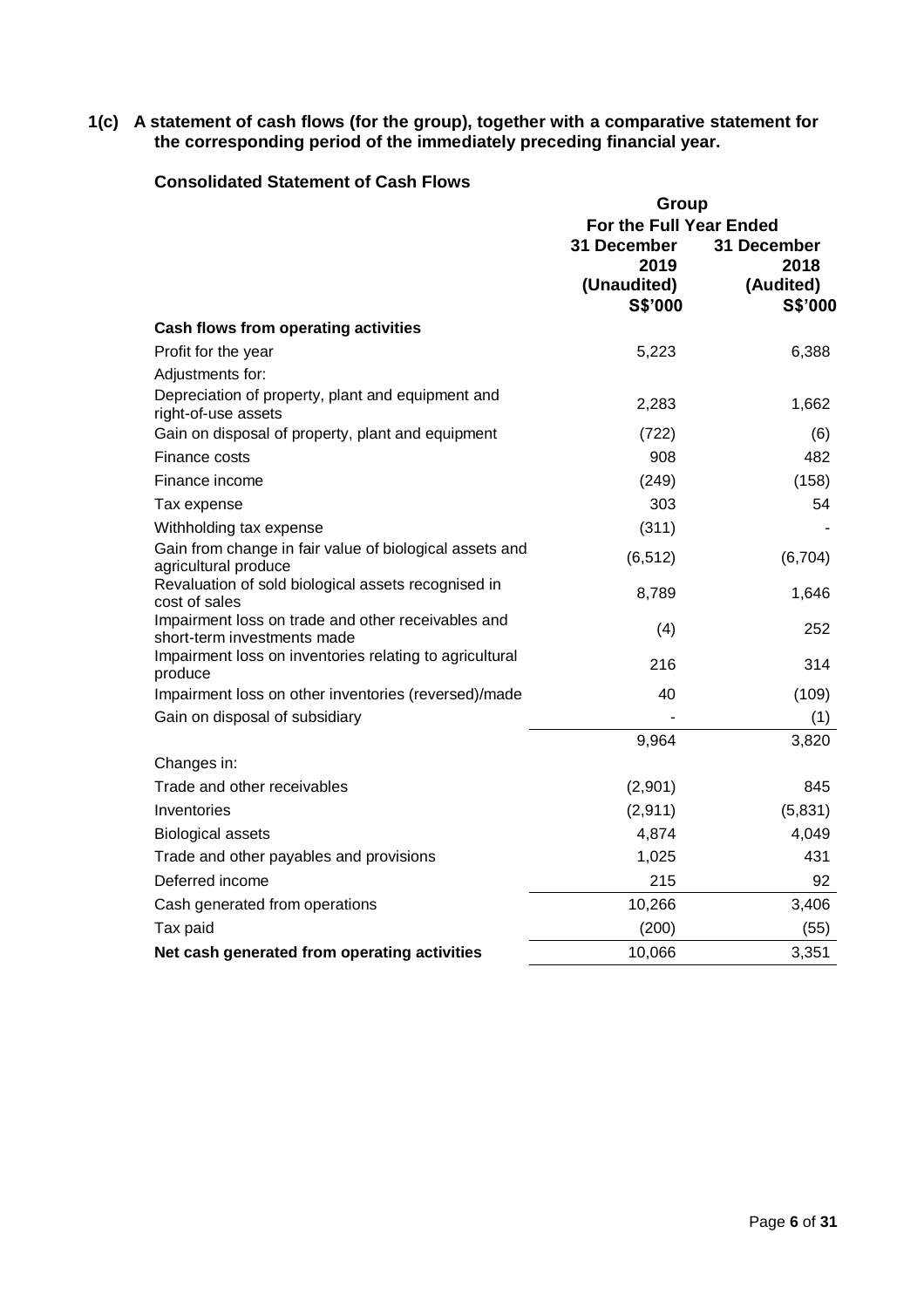|                                                         | <b>Group</b>            |             |  |
|---------------------------------------------------------|-------------------------|-------------|--|
|                                                         | For the Full Year Ended |             |  |
|                                                         | 31 December             | 31 December |  |
|                                                         | 2019                    | 2018        |  |
|                                                         | (Unaudited)             | (Audited)   |  |
|                                                         | S\$'000                 | S\$'000     |  |
| <b>Investing activities</b>                             |                         |             |  |
| Purchase of property, plant and equipment               | (1,742)                 | (2, 109)    |  |
| Proceeds from sale of property, plant and equipment     | 760                     | 10          |  |
| Deposits returned                                       |                         | 3,128       |  |
| Deposits placed                                         | (3,077)                 | (1, 193)    |  |
| Purchase of non-current assets                          |                         | (27)        |  |
| Interest received                                       | 204                     | 158         |  |
| Loans issued                                            |                         | (12)        |  |
| Disposal of subsidiary, net of cash disposed            |                         | (2)         |  |
| Net cash used in investing activities                   | (3, 855)                | (47)        |  |
|                                                         |                         |             |  |
| <b>Cash flows from financing activities</b>             |                         |             |  |
| Proceeds from borrowings                                | 5,755                   | 13,018      |  |
| Repayment of borrowings                                 | (7,620)                 | (16, 213)   |  |
| Repayment of finance lease liabilities                  | (150)                   | (92)        |  |
| Capital contributions from owners                       |                         | 23          |  |
| Interest paid                                           | (429)                   | (469)       |  |
| Dividends paid                                          | (601)                   |             |  |
| Net cash used in financing activities                   | (3,045)                 | (3,733)     |  |
|                                                         |                         |             |  |
| Net increase/(decrease) in cash and cash<br>equivalents | 3,166                   | (429)       |  |
| Cash and cash equivalents at 1 January                  | 1,263                   | 1,952       |  |
| Effect of exchange rate fluctuations on cash held       | 217                     | (260)       |  |
| Cash and cash equivalents at 31 December                | 4,646                   | 1,263       |  |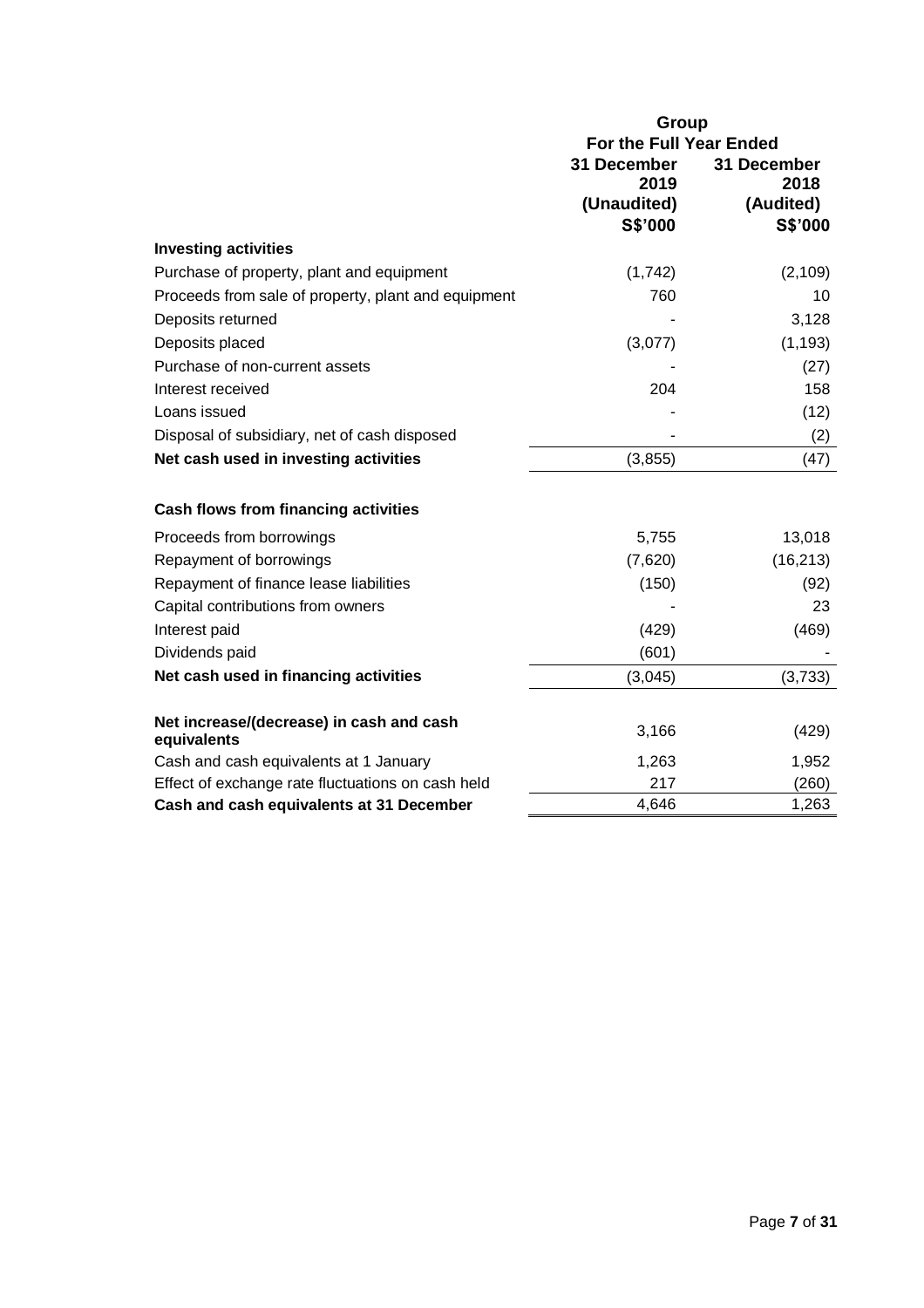**1(d)(i) A statement (for the issuer and group) showing either (i) all changes in equity or (ii) changes in equity other than those arising from capitalisation issues and distributions to shareholders, together with a comparative statement for the corresponding period of the immediately preceding financial year**

| <b>Statement of Changes in Equity</b><br>Group                                                                 | <b>Share</b><br><b>Capital</b> | <b>Capital</b><br>reserves | Foreign<br><b>Currency</b><br>translation | <b>Accumulated</b><br>profits | <b>Equity</b><br>attributable<br>to owners of | Non-<br><b>Controlling</b><br><b>Interest</b> | <b>Total equity</b> |
|----------------------------------------------------------------------------------------------------------------|--------------------------------|----------------------------|-------------------------------------------|-------------------------------|-----------------------------------------------|-----------------------------------------------|---------------------|
| (Unaudited)                                                                                                    |                                |                            | reserve                                   |                               | the parent                                    |                                               |                     |
| At 1 January 2019                                                                                              | S\$'000<br>14,007              | S\$'000<br>11,024          | S\$'000<br>(3,989)                        | S\$'000<br>8,384              | S\$'000<br>29,426                             | S\$'000<br>18                                 | S\$'000<br>29,444   |
| <b>Total comprehensive</b><br>income for the year<br>Profit for the year                                       |                                |                            |                                           | 5,209                         | 5,209                                         | 14                                            | 5,223               |
| <b>Other</b><br>comprehensive<br>income<br>Foreign currency<br>translation differences                         |                                | ÷,                         | 3,163                                     |                               | 3,163                                         |                                               | 3,163               |
| <b>Total comprehensive</b>                                                                                     |                                |                            | 3,163                                     | $\overline{5,209}$            | 8,372                                         | 14                                            | 8,386               |
| income for the year<br><b>Transaction with</b><br>owners, recognised<br>directly in equity<br><b>Dividends</b> |                                |                            |                                           | (601)                         | (601)                                         |                                               | (601)               |
| Merger reserves<br>arising from the<br>Restructuring exercise                                                  | 21,734                         | (21, 734)                  |                                           |                               |                                               |                                               |                     |
| <b>Transactions with</b><br>owners                                                                             |                                | 260                        |                                           |                               | 260                                           |                                               | 260                 |
| <b>Total transactions</b><br>with owners                                                                       | 21,734                         | (21, 474)                  |                                           | (601)                         | (341)                                         |                                               | (341)               |
| <b>Balance as at 31</b><br>December 2019                                                                       | 35,741                         | (10, 450)                  | (826)                                     | 12,992                        | 37,457                                        | 32                                            | 37,489              |
| Group<br>(Audited)<br>At 1 January 2018<br><b>Total comprehensive</b>                                          | 14,007                         | 10,687                     | 772                                       | 1,995                         | 27,461                                        | 19                                            | 27,480              |
| income for the year                                                                                            |                                |                            |                                           |                               |                                               |                                               |                     |
| Profit for the year                                                                                            |                                |                            |                                           | 6,389                         | 6,389                                         | (1)                                           | 6,388               |
| Other<br>comprehensive<br>income<br>Foreign currency<br>translation differences                                |                                | $\overline{\phantom{a}}$   | (4,761)                                   |                               | (4,761)                                       |                                               | (4,761)             |
| <b>Total comprehensive</b><br>income for the year                                                              | ÷.                             | $\blacksquare$             | (4, 761)                                  | 6,389                         | 1,628                                         | (1)                                           | 1,627               |
| <b>Transaction with</b><br>owners, recognised<br>directly in equity<br>Contributions from<br>owners            |                                | 337                        |                                           |                               | 337                                           |                                               | 337                 |
| <b>Total transaction</b>                                                                                       |                                | 337                        |                                           |                               | 337                                           |                                               | 337                 |
| with owners<br>At 31 December 2018                                                                             | 14,007                         | 11,024                     | (3,989)                                   | 8,384                         | 29,426                                        | 18                                            | 29,444              |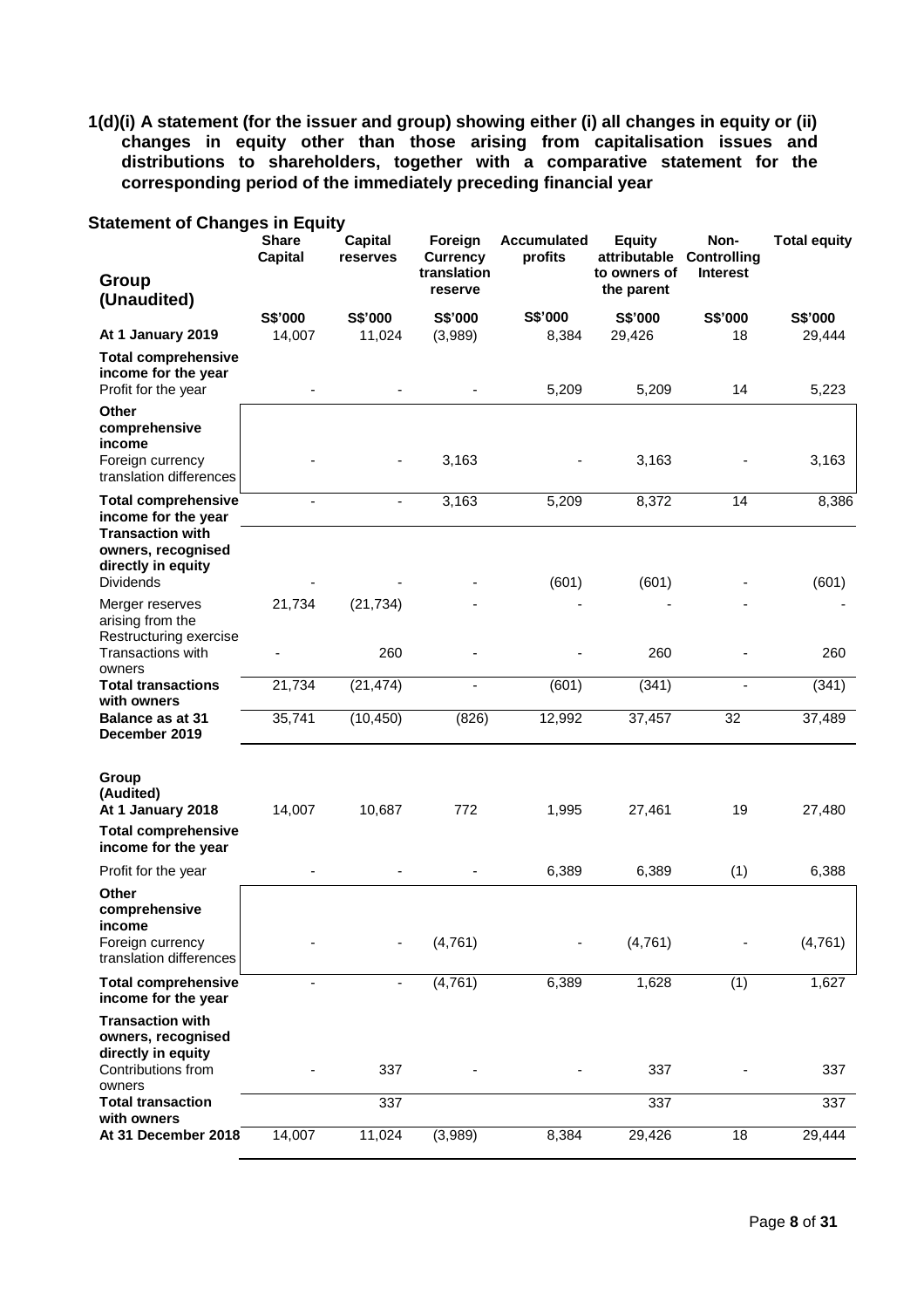#### **Statement of Changes in Equity**

| Company<br>(Unaudited)                                                           | <b>Share</b><br><b>Capital</b> | <b>Capital</b><br>reserve | <b>Retained</b><br>earnings | <b>Total equity</b> |
|----------------------------------------------------------------------------------|--------------------------------|---------------------------|-----------------------------|---------------------|
|                                                                                  | S\$'000                        | S\$'000                   | S\$'000                     | S\$'000             |
| As at 1 January 2019                                                             | $\cdot^{\star}$                | 150                       | (149)                       | 1                   |
| Profit for the period                                                            |                                |                           | 1,111                       | 1,111               |
| Transaction with owners, recognised<br>directly in equity                        |                                |                           |                             |                     |
| <b>Transactions with owners</b>                                                  |                                | 314                       |                             | 314                 |
| Issuance of 9,999,900 ordinary shares<br>pursuant to the Restructuring Exercise^ | 35,741                         |                           |                             | 35,741              |
| Merger reserves                                                                  |                                | (21, 734)                 |                             | (21, 734)           |
| As at 31 December 2019                                                           | 35,741                         | (21, 270)                 | 962                         | 15,433              |
|                                                                                  |                                |                           |                             |                     |
|                                                                                  | <b>Share</b><br><b>Capital</b> | <b>Capital</b><br>reserve | <b>Retained</b><br>earnings | <b>Total equity</b> |
|                                                                                  | S\$'000                        | S\$'000                   | S\$'000                     | <b>S\$'000</b>      |
| As at 16 October 2018*                                                           |                                |                           |                             |                     |
| Loss for the period                                                              |                                |                           | (149)                       | (149)               |
| <b>Transaction with owners, recognised</b><br>directly in equity                 |                                |                           |                             |                     |
| Transactions with owners                                                         |                                | 150                       |                             | 150                 |
| Issuance of ordinary shares                                                      | _*_                            |                           |                             | $\cdot^*$           |
| Balance as at 31 December 2018                                                   | $\cdot^{\star}$                | 150                       | (149)                       | 1                   |

*Notes:*

*\* Less than \$1,000*

*^ The Company was incorporated on 16 October 2018 in accordance with the Companies Act as a private company limited by shares under the name of "Don Agro International Private Limited". On 4 February 2020, our Company changed its name to "Don Agro International Limited" in connection with its conversion into a public company limited by shares.*

*At the date of incorporation, our issued and paid-up share capital was S\$100, comprising 100 ordinary shares. Pursuant to a share swap agreement dated 21 November 2019 entered into between our Company and Vallerd Investments, our Company acquired from Vallerd Investments the entire issued and paid-up share capital of Tetra JSC held by it, comprising an aggregate of 62,403,000 ordinary shares for a total consideration of S\$35,741,000 based on the unaudited NTA of Tetra JSC and its subsidiaries as at 30 June 2019. The purchase consideration was satisfied by the issue and allotment of an aggregate of 9,999,900 shares in the capital of the Company credited as fully paid-up on 23 December 2019 and was arrived at on a willing buyer willing seller basis.*

**1(d)(ii) Details of any changes in the company's share capital arising from rights issue, bonus issue, subdivision, consolidation, share buy-backs, exercise of share options or warrants, conversion of other issues of equity securities, issue of shares for cash or as consideration for acquisition or for any other purpose since the end of the previous period reported on. State the number of shares that may be issued on conversion of all the outstanding convertibles, if any, against the total number of issued shares excluding treasury shares and subsidiary holdings of the issuer, as at the end of the current financial period reported on and as at**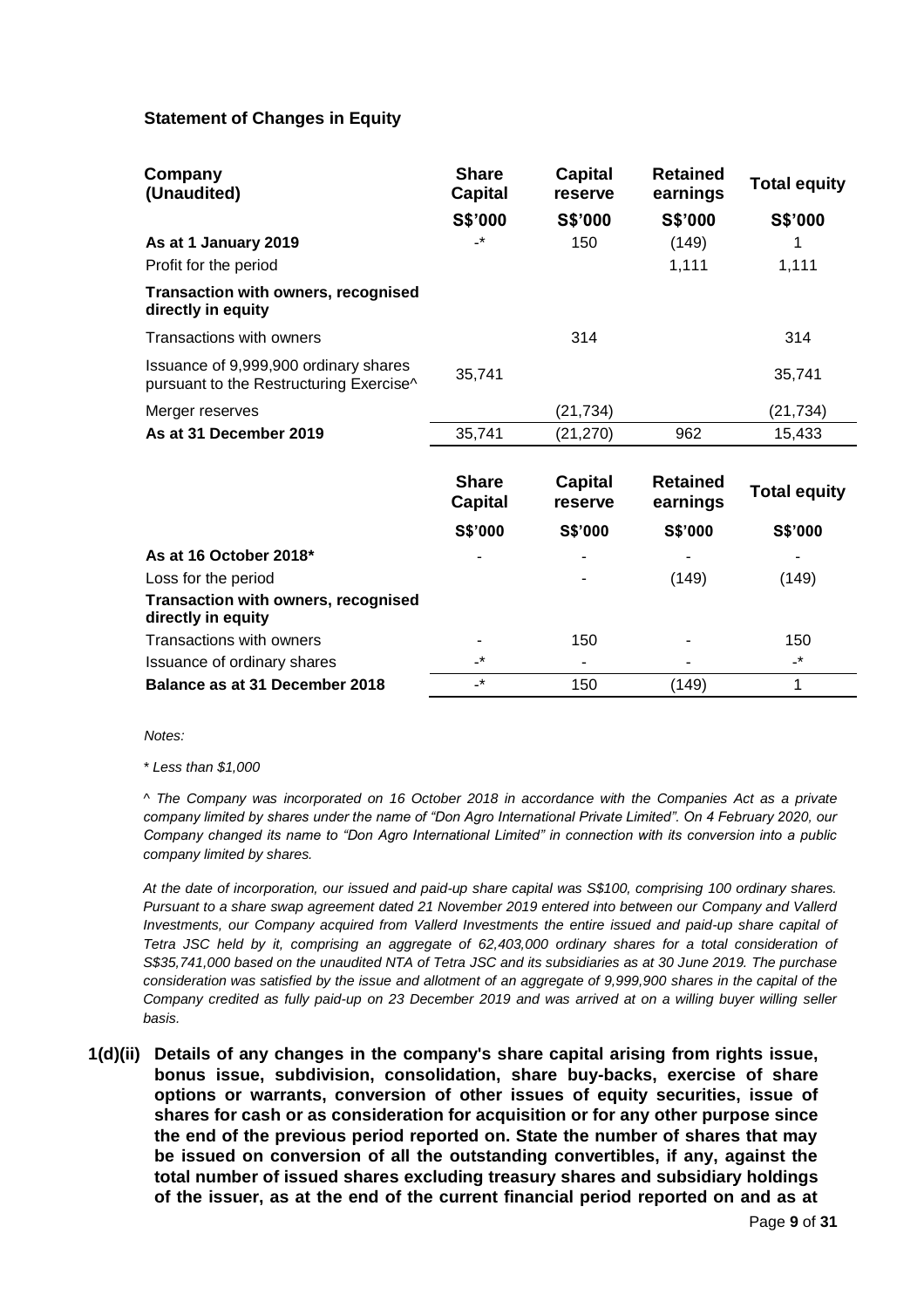**the end of the corresponding period of the immediately preceding financial year. State also the number of shares held as treasury shares and the number of subsidiary holdings, if any, and the percentage of the aggregate number of treasury shares and subsidiary holdings held against the total number of shares outstanding in a class that is listed as at the end of the current financial period reported on and as at the end of the corresponding period of the immediately preceding financial year.**

## **Share Capital – Ordinary Shares**

|                                                                                      | Number of shares | <b>Issued and paid-up</b><br><b>Share Capital</b><br>(S\$) |
|--------------------------------------------------------------------------------------|------------------|------------------------------------------------------------|
| <b>Balance at 01.01.2019</b>                                                         | 100              | 100                                                        |
| Issue of ordinary shares pursuant<br>to the Restructuring Exercise $(1)$             | 9,999,000        | 35,741,000                                                 |
| Share split in the proportion of 1<br>share for 12.5 shares                          | 115,000,000      |                                                            |
| <b>Balance at 31.12.2019</b>                                                         | 125,000,000      | 35,741,100                                                 |
| <b>Subsequent to 31.12.2019</b>                                                      |                  |                                                            |
| Issue of PPCF Shares <sup>(2)</sup>                                                  | 2,272,700        | 500,000                                                    |
| <b>Pre-Placement issued and</b><br>paid-up share capital                             | 127,272,700      | 36,241,100                                                 |
| <b>Placement Shares issued</b><br>pursuant to the Placement                          | 23,000,000       | $4,379,786^{(3)}$                                          |
| <b>Issued and paid-up share</b><br>capital immediately after the<br><b>Placement</b> | 150,272,700      | 40,620,886                                                 |

*Notes:*

- (1) *Please refer to the section entitled "Restructuring Exercise" of the Company's offer document dated 6 February 2020 (the "Offer Document") for more details.*
- (2) *Shares to PPCF were issued as part of the management fee as Sponsor and Issue Manager pursuant to the Management Agreement dated 6 February 2020.*
- (3) *Listing expenses incurred pursuant to the IPO amounted to approximately S\$2.8 million, of which S\$0.4 million has been capitalised against share capital in accordance with the SFRS(I) while the remaining approximate amount of S\$2.4 million has been included in our Group's statements of profit or loss and other comprehensive income.*

The Company did not have any outstanding options, convertibles or treasury shares, and there were no subsidiary holdings as at 31 December 2019 and 31 December 2018. The Company was incorporated on 16 October 2018.

The issuance and allotment of PPCF Shares (2,272,700) and the placement shares (23,000,000) occurred on 6 February 2020 and 12 February 2020 respectively.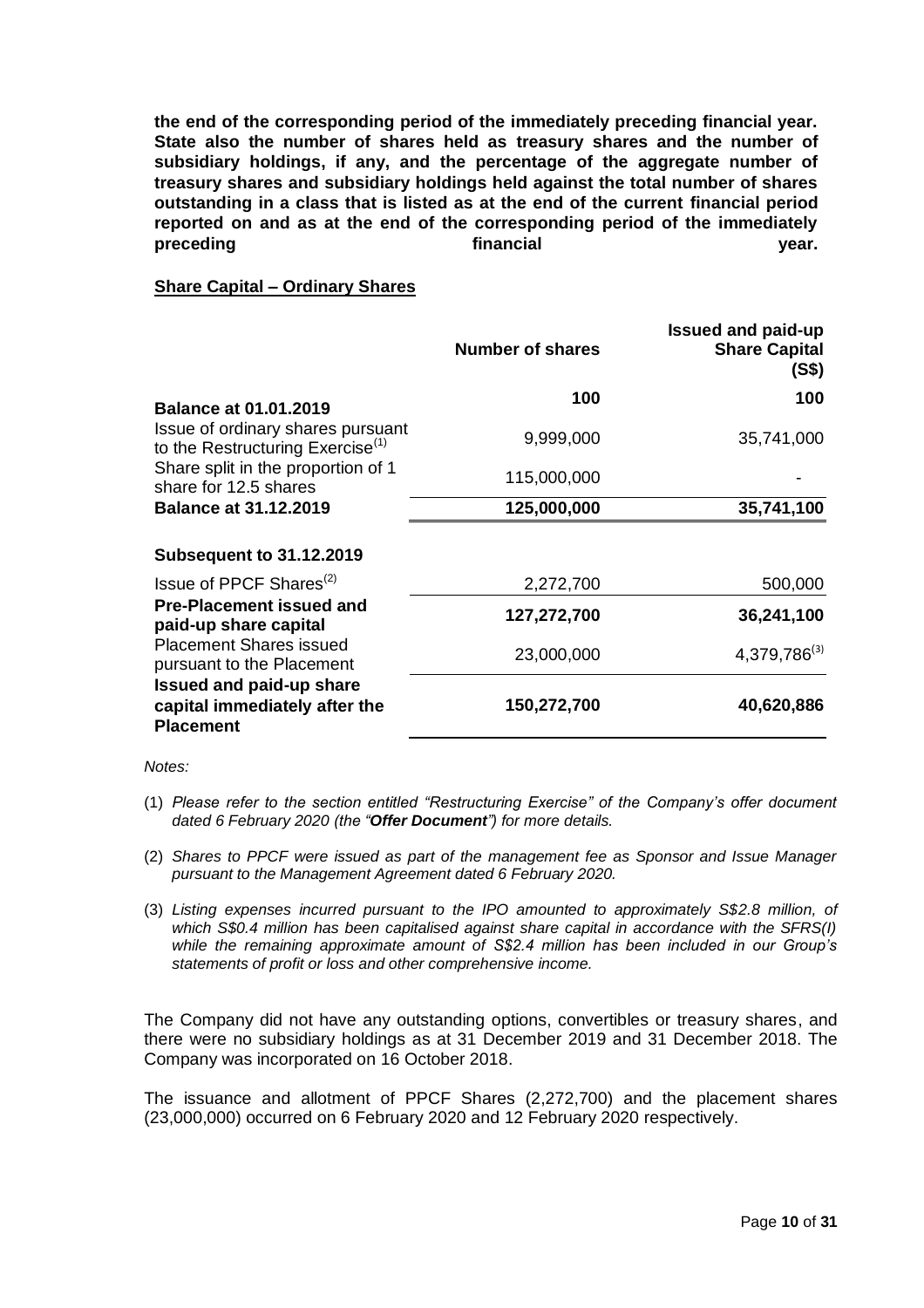## **1(d)(iii) To show the total number of issued shares excluding treasury shares as at the end of the current financial period and as at the end of the immediately preceding year**

**As at 31 December 2019 As at 31 December 2018**

| Total number of issued shares | 125,000,000 | 100 |
|-------------------------------|-------------|-----|
|-------------------------------|-------------|-----|

The Company did not have any treasury shares as at 31 December 2019 and 31 December 2018.

## **1(d)(iv) A statement showing all sales, transfers, cancellation and/or use of treasury shares as at the end of the current financial period reported on.**

Not applicable. The Company did not have any treasury shares during and as at the end of the current financial year reported on.

**1(d)(v) A statement showing all sales, transfers, cancellation and/or use of subsidiary holdings as at the end of the current financial period reported on.**

Not applicable. There were no subsidiary holdings during and as at the end of the current financial year reported on.

**2. Whether the figures have been audited or reviewed, and in accordance with which auditing standard or practice** 

The figures have not been audited or reviewed by the Company's auditors.

**3. Where the figures have been audited or reviewed, the auditors' report (including any modifications or emphasis of a matter)** 

Not applicable.

**3A. Where the latest financial statements are subject to an adverse opinion, qualified opinion or disclaimer of opinion:- (a) Updates on the efforts taken to resolve each outstanding audit issue.** 

**(b) Confirmation from the Board that the impact of all outstanding audit issues on the financial statements have been adequately disclosed.** 

**This is not required for any audit issue that is a material uncertainty relating to going concern.**

Not applicable.

#### **4. Whether the same accounting policies and methods of computation as in the issuer's most recently audited annual financial statements have been applied**

Save as disclosed in Paragraph 5 below, the Group has adopted the same accounting policies and methods of computation as those in the audited combined financial statements for the financial year ended 31 December 2018 included in the Offer Document.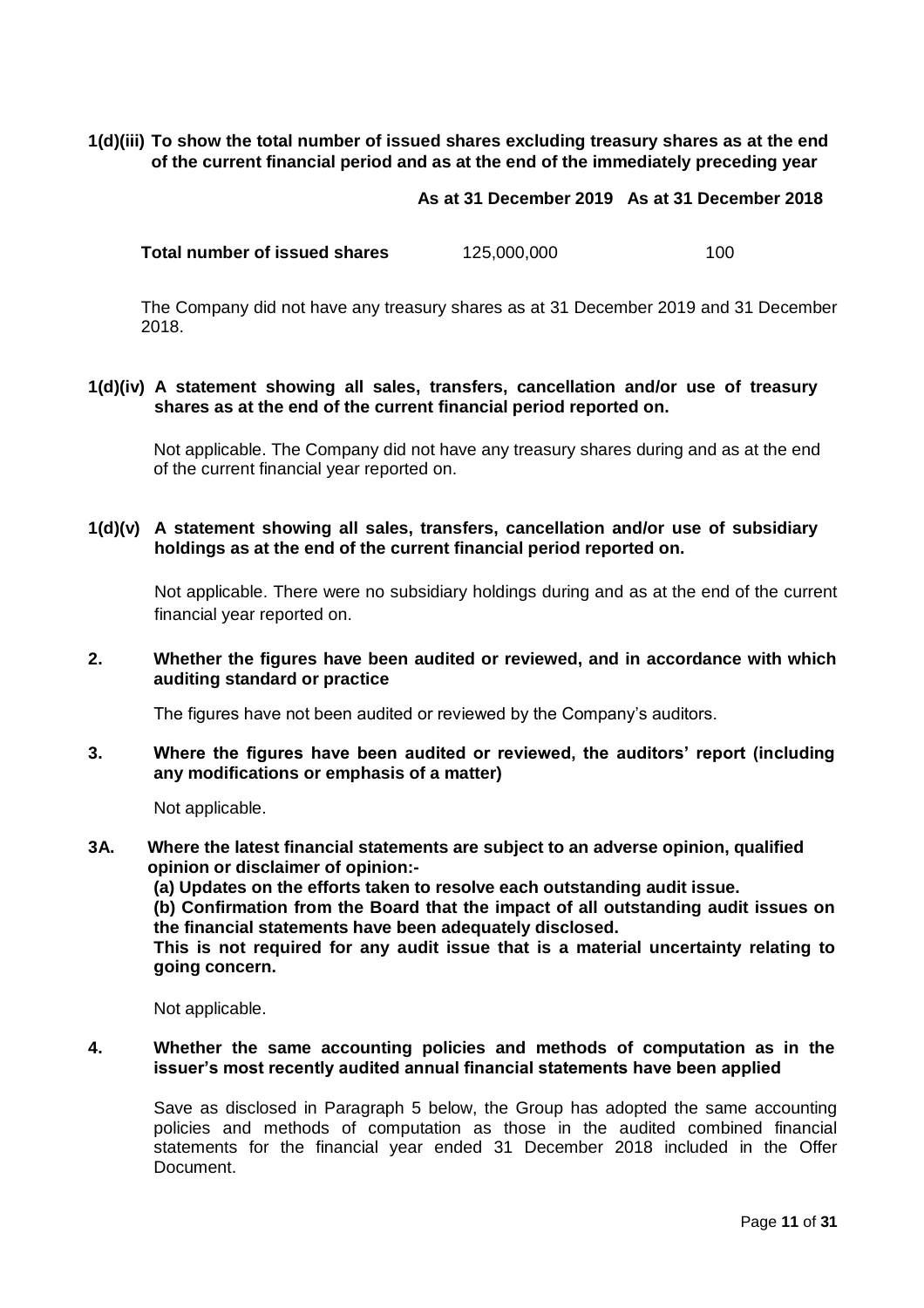### **5. If there are any changes in the accounting policies and methods of computation, including any required by an accounting standard, what has changed, as well as the reasons for, and the effect of, the change**

The Group initially applied SFRS(I) 16 Leases from 1 January 2019.

The Group has initially adopted SFRS(I) 16 *Leases* from 1 January 2019. SFRS(I) 16 introduced a single, on-balance sheet accounting model for lessees. As a result, the Group, as a lessee, has recognised right-of-use assets representing its rights to use the underlying assets and lease liabilities representing its obligation to make lease payments. Lessor accounting remains similar to previous accounting policies.

The Group has applied SFRS(I) 16 using the modified retrospective approach, under which the cumulative effect, if any, of initial application is recognised in retained earnings at 1 January 2019. Accordingly, the comparative information presented for 2018 has not been restated – i.e. it is presented, as previously reported, under SFRS(I) 1-17 *Leases* and related interpretations. The details of the changes in accounting policies are disclosed below.

#### **A. Definition of a lease**

Previously, the Group determined at contract inception whether an arrangement was or contained a lease under SFRS(I) INT 4 *Determining Whether an Arrangement contains a Lease*. The Group now assesses whether a contract is or contains a lease based on the new definition of a lease. Under SFRS(I) 16, a contract is, or contains, a lease if the contract conveys a right to control the use of an identified asset for a period of time in exchange for consideration.

On transition to SFRS(I) 16, the Group elected to apply the practical expedient to grandfather the assessment of which transactions are leases. It applied SFRS(I) 16 only to contracts that were previously identified as leases. Contracts that were not identified as leases under SFRS(I) 1-17 and SFRS(I) INT 4 were not reassessed. Therefore, the definition of a lease under SFRS(I) 16 has been applied only to contracts entered into or changed on or after 1 January 2019.

#### **B. As a lessee**

As a lessee, the Group previously classified leases as operating or finance leases based on its assessment of whether the lease transferred substantially all of the risks and rewards of ownership. Under SFRS(I) 16, the Group recognises right-of-use assets and lease liabilities for most leases – i.e. these leases are on-balance sheet.

#### *Transition*

Previously, the Group classified land leases as operating leases under SFRS(I) 1-17.

At transition, for leases classified as operating leases under SFRS(I) 1-17, lease liabilities were measured at the present value of the remaining lease payments, discounted at the Group's incremental borrowing rate as at 1 January 2019. Right-of-use assets are measured at amount equal to the lease liability, adjusted by the amount of any prepaid or accrued lease payments.

The Group used the following practical expedients when applying SFRS(I) 16 to leases previously classified as operating leases under SFRS(I) 1-17.

Applied a single discount rate to a portfolio of leases with similar characteristics.

The Group leases a number of items of agricultural machinery. These leases were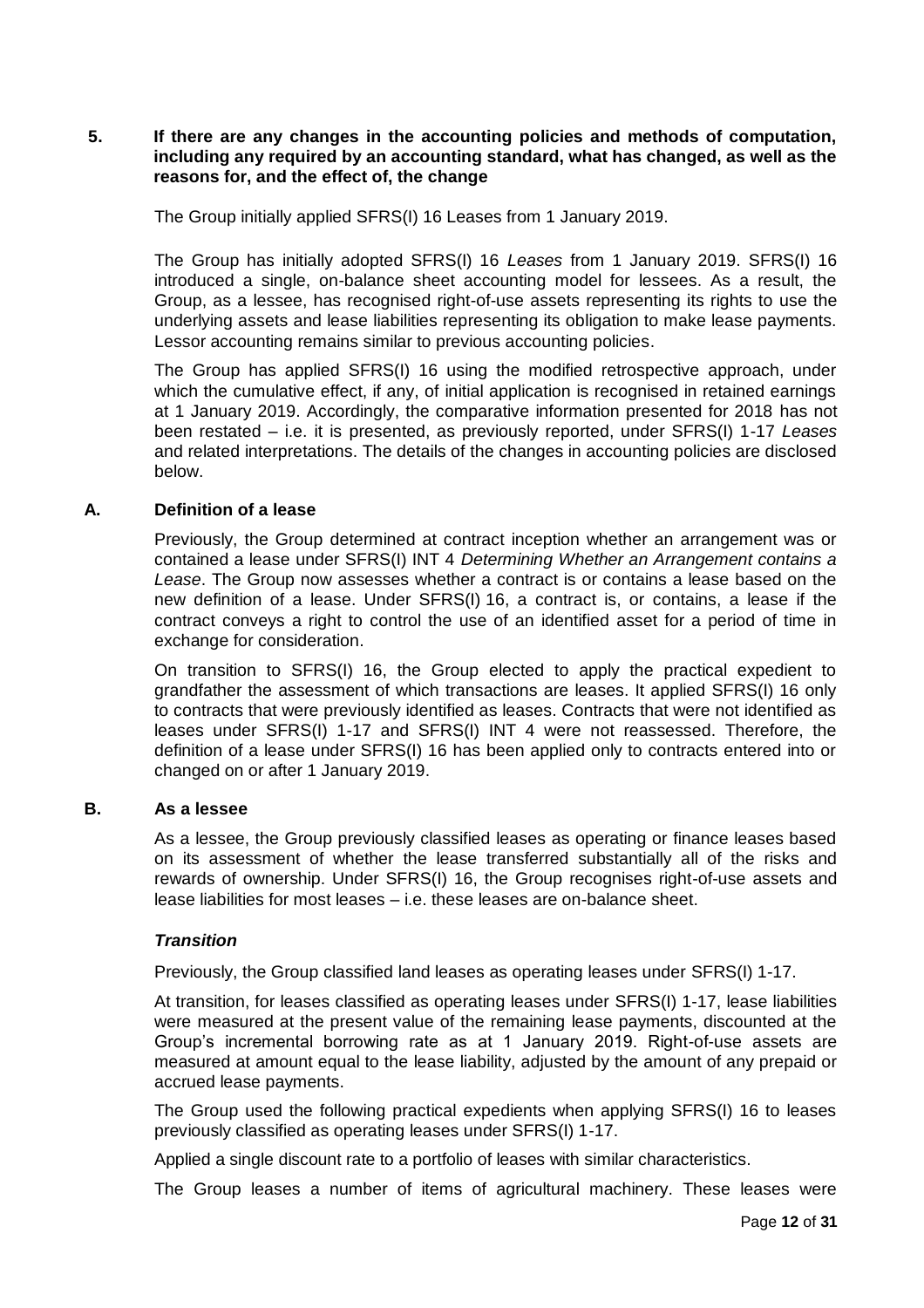classified as finance leases under SFRS(I) 1-17. For these finance leases, the carrying amount of the right-of-use asset and the lease liability at 1 January 2019 were determined at the carrying amount of the lease asset and lease liability under SFRS(I) 1-17 immediately before that date.

#### **C. As a lessor**

The Group does not have significant lease arrangements in which it acts as a lessor.

#### **Impacts on financial statements**

#### **Impacts on transition**

On transition to SFRS(I) 16, the Group recognised additional right-of-use assets and additional lease liabilities. The impact on transition is summarised below.

|                                 | 1 January 2019 |
|---------------------------------|----------------|
|                                 | S\$'000        |
| Right-of-use assets - Property  | 4,820          |
| Right-of-use assets - Machinery | 342            |
| Property, plant and equipment   | (342)          |
| Lease liabilities               | 4,820          |
| Lease liabilities               | 148            |
| Trade and other payables        | (148)          |

When measuring lease liabilities for leases that were classified as operating leases, the Group discounted lease payments using its incremental borrowing rate of 11.9% at 1 January 2019.

In relation to the leases that were previously classified as operating leases under SFRS(I) 16, the Group has recognised depreciation, income and interest costs, instead of operating lease expense. In FY2019, the Group has recognised S\$0.7 million of depreciation charges, S\$45,000 of income from remeasurement and modification of lease liabilities and S\$0.6 million of interest costs from these leases.

In FY2019, the Group has recognized the operating lease expenses of S\$0.8 million as part of cost of sales due to recognition rent expenses which have been early capitalized in inventory as at 01.01.2019.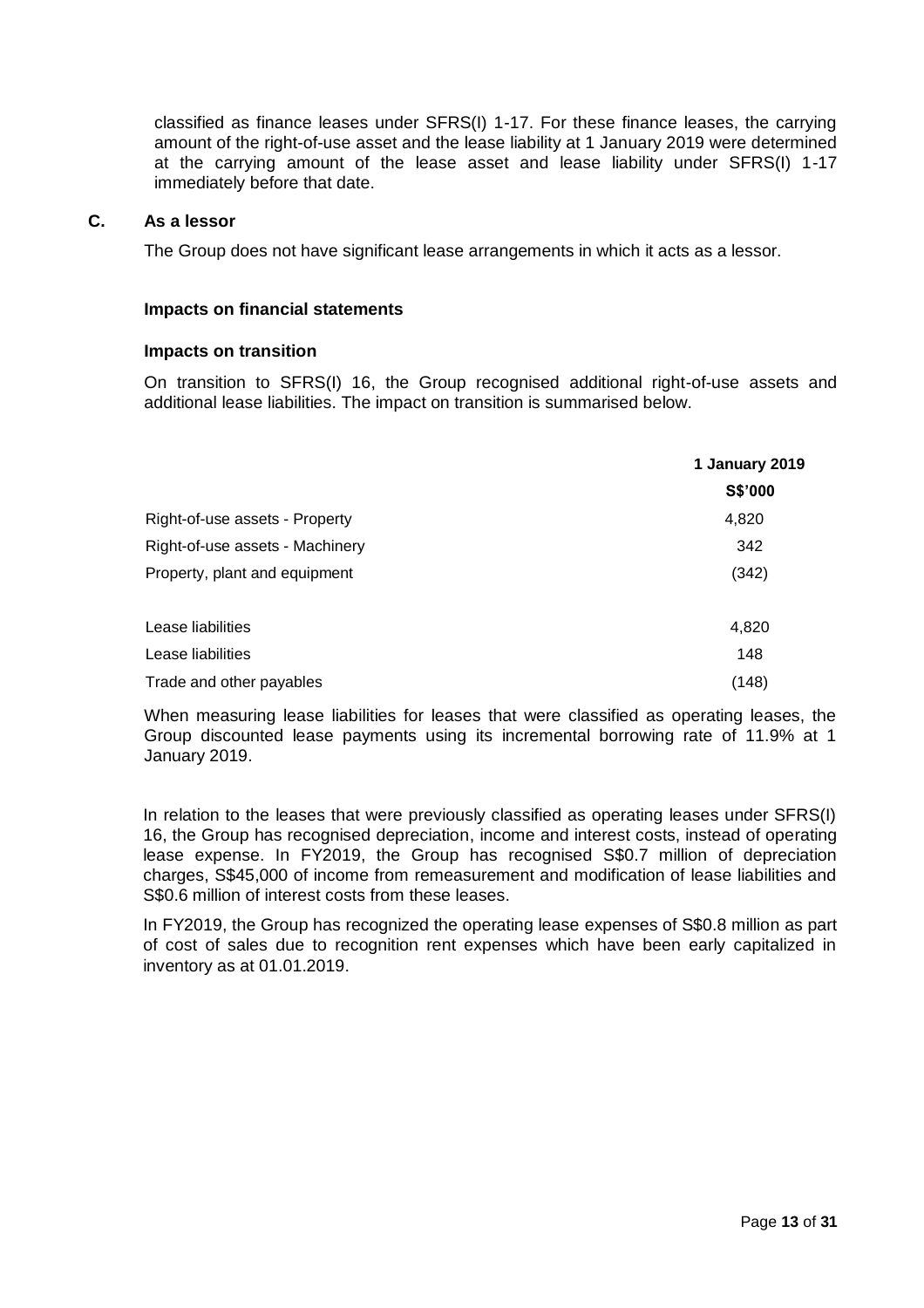**6. Earnings per ordinary share of the group for the current period reported on and the corresponding period of the immediately preceding financial year, after deducting any provision for preference dividends** 

|                                                                 | Group                           |             |  |
|-----------------------------------------------------------------|---------------------------------|-------------|--|
|                                                                 | For the Full Year Ended         |             |  |
| Earnings per share ("EPS")                                      | 31 December 31 December<br>2019 | 2018        |  |
| Profit attributable to shareholders of the Company<br>(S\$'000) | 5,209                           | 6,389       |  |
| Weighted average number of shares <sup>(1)</sup>                | 125,000,000                     | 125,000,000 |  |
| Basic and fully diluted EPS <sup>(2)</sup> (cents)              | 4.17                            | 5.11        |  |

*Notes:-*

- *(1) The weighted average number of shares as at 31 December 2018 includes the estimated shares issued to effect the acquisition of interests in common control entities pursuant to the Group's Restructuring Exercise (as defined in the Company's Offer Document) on the basis the transfer had taken effect as at 1 January 2016, or the dates of incorporation/establishments of subsidiaries under common control, if later.*
- *(2) The fully diluted EPS of the Group for the full year ended 31 December 2019 and 2018 is the same as the basic EPS because there were no potentially dilutive ordinary shares in issue during and as at the end of the respective financial year.*
- **7. Net asset value (for the issuer and group) per ordinary share based on the total number of issued shares excluding treasury shares of the issuer at the end of the:-**
	- **(a) Current period reported on; and**
	- **(b) Immediately preceding financial year.**

|                                                                    | Group                                           |                                               | Company                                         |                                                 |
|--------------------------------------------------------------------|-------------------------------------------------|-----------------------------------------------|-------------------------------------------------|-------------------------------------------------|
|                                                                    | <b>As at 31</b><br>December 2019<br>(Unaudited) | <b>As at 31</b><br>December 2018<br>(Audited) | <b>As at 31</b><br>December 2019<br>(Unaudited) | <b>As at 31</b><br>December 2018<br>(Unaudited) |
| Net asset value (S\$'000)<br>Number of ordinary shares in<br>issue | 37,457<br>125,000,000                           | 29,426<br>$125,000,000^{(1)}$                 | 13,507<br>125,000,000                           | $125,000,000^{(1)}$                             |
| Net asset value per ordinary<br>share (cents)                      | 29.97                                           | 23.54                                         | 10.81                                           | N.M                                             |

*Notes:-*

(1) *For illustrative purposes, the issued and paid-up share capital of the Company of 125,000,000 shares as at 31 December 2019 is assumed to have been in issue as at 31 December 2018.*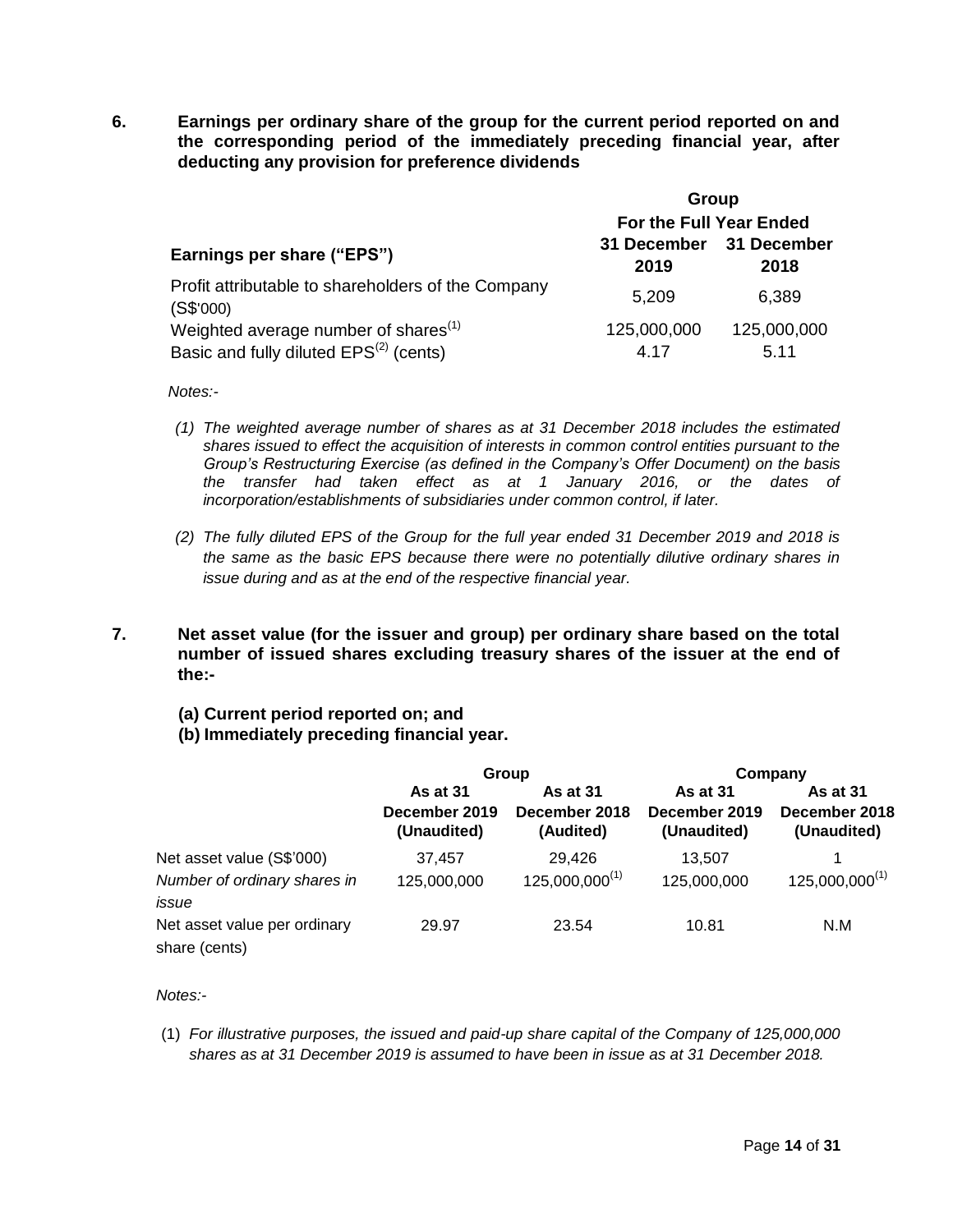- **8. A review of the performance of the group, to the extent necessary for a reasonable understanding of the group's business. The review must discuss:-**
	- **(a) any significant factors that affected the turnover, costs, and earnings of the group for the current financial period reported on, including (where applicable) seasonal or cyclical factors; and**
	- **(b) any material factors that affected the cash flow, working capital, assets or liabilities of the group during the current financial period reported on**

#### **Review for the performance of the Group for the full year ended 31 December 2019 ("FY2019") as compared to the full year ended 31 December 2018 ("FY2018")**

#### Consolidated Statement of Comprehensive Income

#### **Revenue**

|                                         | <b>FY2019</b> | <b>FY2018</b> | Change |
|-----------------------------------------|---------------|---------------|--------|
|                                         | S\$'000       | S\$'000       | (%)    |
| Revenue from sale of crop production    | 25,666        | 16,723        | 53.5   |
| Revenue from sale of livestock and milk | 9,662         | 7,485         | 29.1   |
| Revenue from services provided          | 103           | 167           | (38.3) |
| Total                                   | 35,431        | 24,375        | 45.3   |

The revenue for FY2019 increased by approximately S\$11.0 million or 45.3%, from approximately S\$24.4 million in FY2018 to approximately S\$35.4 million in FY2019. The increase is mainly attributable to (i) an increase in the revenue from sale of crop production of approximately S\$8.9 million mainly due to an increase in production output of our crops as a result of slightly higher yield per hectare of land and higher market price; and (ii) an increase in the revenue from sale of livestock and milk of approximately S\$2.1 million due to an increase in the milk yield per cow per day from 17.1 litres to 18.5 litres and slightly higher price of raw milk from S\$0.59 to S\$0.62 per litre.

#### **Cost of sales**

|                                                                   | <b>FY2019</b><br>S\$'000 | <b>FY2018</b><br>S\$'000 | Change<br>$(\%)$ |
|-------------------------------------------------------------------|--------------------------|--------------------------|------------------|
|                                                                   |                          |                          |                  |
| Biological assets sold                                            | 21,400                   | 10,827                   | 97.7             |
| Wages and salaries                                                | 5,691                    | 4,796                    | 18.7             |
| Depreciation                                                      | 2,124                    | 1,625                    | 30.7             |
| Operating lease expenses                                          | 747                      | 1,542                    | 51.5             |
| Growing and harvesting services                                   | 1,050                    | 1,032                    | 1,7              |
| Energy utilities                                                  | 468                      | 410                      | 14.1             |
| Taxes                                                             | 152                      | 149                      | 2.0              |
| Impairment loss on inventories<br>relating to agriculture produce | 216                      | 314                      | (31.2)           |
| <b>Others</b>                                                     | 1,506                    | 1,322                    | 13.9             |
| <b>Total</b>                                                      | 33,354                   | 22,017                   | 51.5             |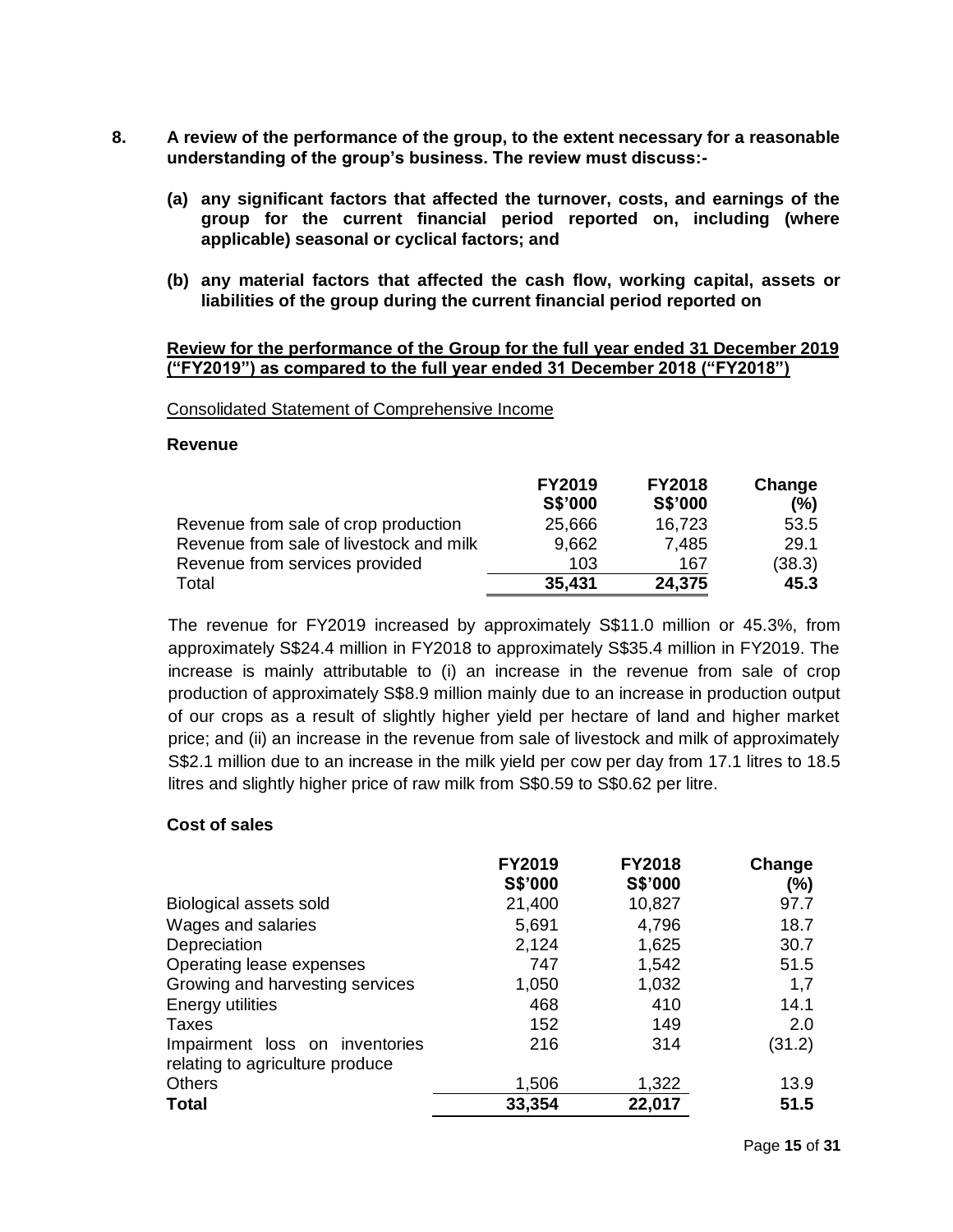The cost of sales increased by approximately S\$11.3 million or 51.5% from approximately S\$22.0 million in FY2018 to approximately S\$33.3 million in FY2019. The increase in the cost of sales is mainly attributable to (i) an increase in biological assets sold of approximately S\$10.6 million mainly due to an increase in higher volume in sale of sunflower which were harvested in FY2018 and sold in FY2019 and increase in sales of other agricultural produce harvested in FY2019 such as winter wheat, sunflower and corn due to increase in a crop yield; (ii) an increase in wages and salaries of approximately S\$0.9 million mainly due to increase in the productivity wages per person in line with the higher crop yield in FY2019, on which wages and salaries are based, as well as the increase in piece wage-rates of field works from approximately 13% to 22% of the relevant crop yield or milk yield ; (iii) increase in depreciation of approximately S\$0.5 million due to the depreciation of right-of-use asset under SFRS(I) 16 Leases applicable from 01.01.2019; and (iv) an increase in other expenses of approximately S\$0.2 million due to repair costs arising from the repair of grain storage area and cow houses.

The increase in cost of sales is partially offset by (i) a decrease in impairment loss of the inventories of approximately S\$0.1 million due to effective management control under operations; (ii) a decrease in operating lease expenses of approximately S\$0.8 million mainly due to application of SFRS(I) 16 and operating expenses which as at 01.01.2019 have been capitalised in the inventory and recognised in the cost of sales in FY2019.

## **Gain/(loss) from change in fair value of biological assets and agricultural produce**

|                          | <b>FY2019</b>  | <b>FY2018</b>  | Change |
|--------------------------|----------------|----------------|--------|
|                          | <b>S\$'000</b> | <b>S\$'000</b> | (%)    |
| Revaluation of livestock | 67             | (710)          | 109.4  |
| Revaluation of crops     | 6.445          | 7.414          | (13.1) |
| Total                    | 6.512          | 6.704          | (3.0)  |

The gain from change in fair value of biological assets and agricultural produce decreased by approximately S\$0.2 million or 3.0% from a gain from change in fair value of approximately S\$6.7 million in FY2018 to a gain from change in fair value of approximately S\$6.5 million in FY2019. The decrease is mainly attributable to a decrease in the gain from change in fair value of crops of approximately S\$1.0 million due to decrease in the agricultural produce's prices in line with world economic trend. The decrease was partly offset by a slight increase in the gain in fair value of livestock in FY2019 of approximately S\$0.1 million mainly due to (i) an increase in the milk yield per cow per day from 17.1 litres to 18.5 litres and raw milk price increasing from S\$0.59 per litre in FY2018 to S\$0.62 per litre in FY2019, the effects of which is partially offset by the increase in herd management expenses due to higher volume of feed consumption, in accordance with protein diet of the main herd.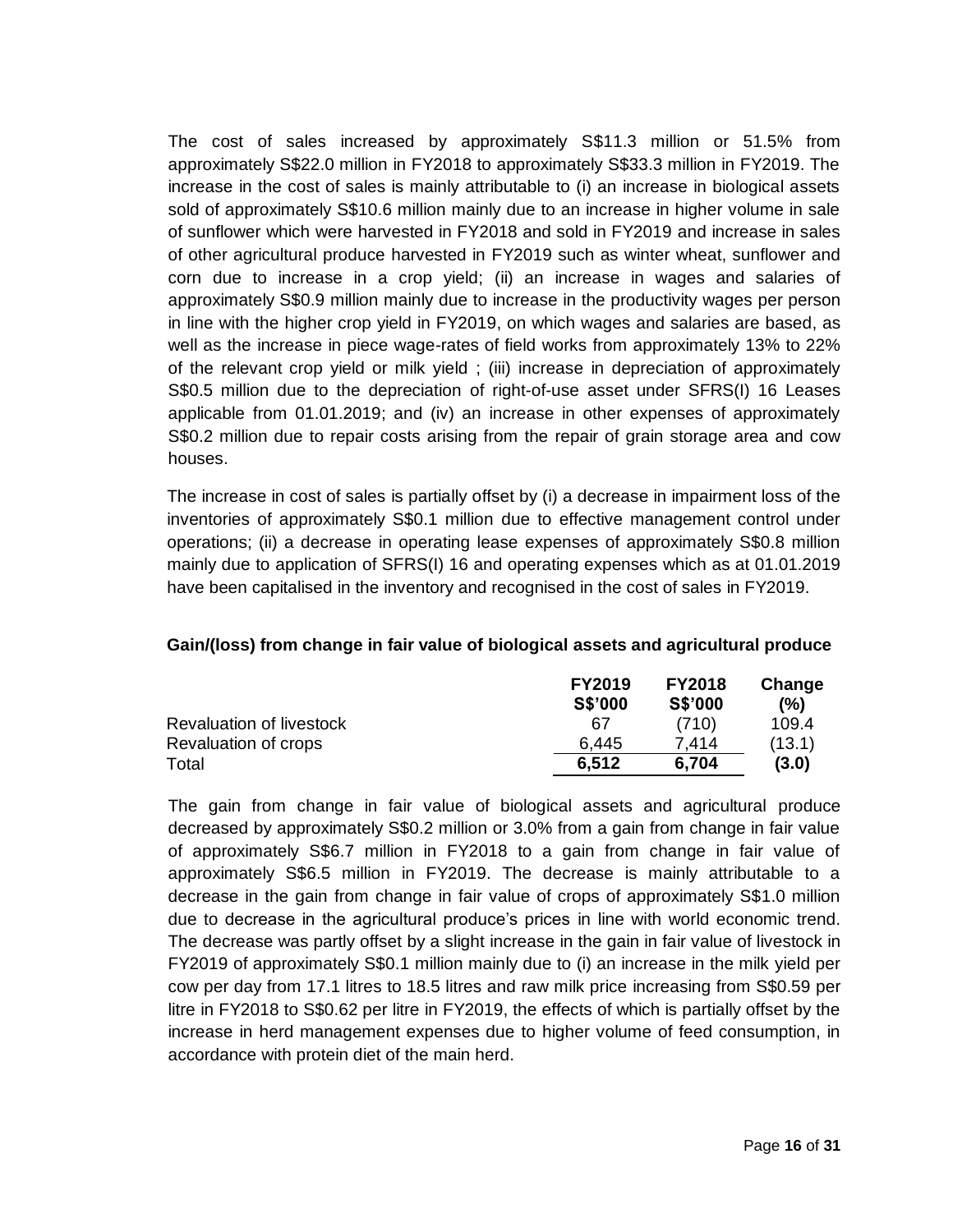## **Gross profit and gross profit margin**

|                         | <b>FY2019</b>    | <b>FY2018</b>  | Change (%) |
|-------------------------|------------------|----------------|------------|
|                         | <b>Unaudited</b> | <b>Audited</b> |            |
| Gross profit (S\$'000)  | 8.589            | 9.062          | (5.2)      |
| Gross profit margin (%) | 24.2             | 37.2           |            |

The gross profit decreased by approximately S\$0.5 million from approximately S\$9.1 million in FY2018 to approximately S\$8.6 million in FY2019. The decrease is mainly attributable to increase in the cost of sales of approximately S\$11.3 million. This is partially offset by (i) an increase in revenue of approximately S\$11.0 million; and (ii) a decrease in the gain from change in fair value of biological assets and agricultural produce of approximately S\$0.2 million.

Key reasons of decrease in the gross profit:

- In FY2018, the Group has recognized the fair value of sunflower based on the market price of 19.02 RUB/kg (S\$0.41 per kg). In FY2019, the Group sold this stock of sunflower at the price of 20.17 RUB/kg (S\$0.43 per kg), thus the fair value of sunflower recognised in FY2018 were recognised in cost of sales for FY2019. So higher gross profit was recognized in FY2018, though revenue was higher in FY2019.
- In FY2019, the prices on the harvest were lower than in FY2018.

Sunflower 2018: 19.02 RUB/kg (S\$0.41 per kg), Sunflower 2019: 15.84 RUB/ kg (S\$0.33 per kg).

Winter wheat 2018: 10.1 RUB/kg, (S\$0.22 per kg) Winter wheat 2019: 8.5 RUB/kg (S\$0.18 per kg).

Therefore, we have sold higher quantity of agricultural produce in FY2019 due to higher yield in the financial year, but the prices were lower which decreased the gross profit margin.

• In FY2019, we have recognized the gain from change in fair value of unharvested winter wheat lower than that recognised in FY2018 due to lower prices of winter wheat in FY2019. The fair value of unharvested winter wheat in FY2018 was based on the price of 10.1 RUB/kg (S\$0.22 per kg), while the price of winter wheat in FY2019 was 9.6 RUB/kg (S\$0.20 per kg).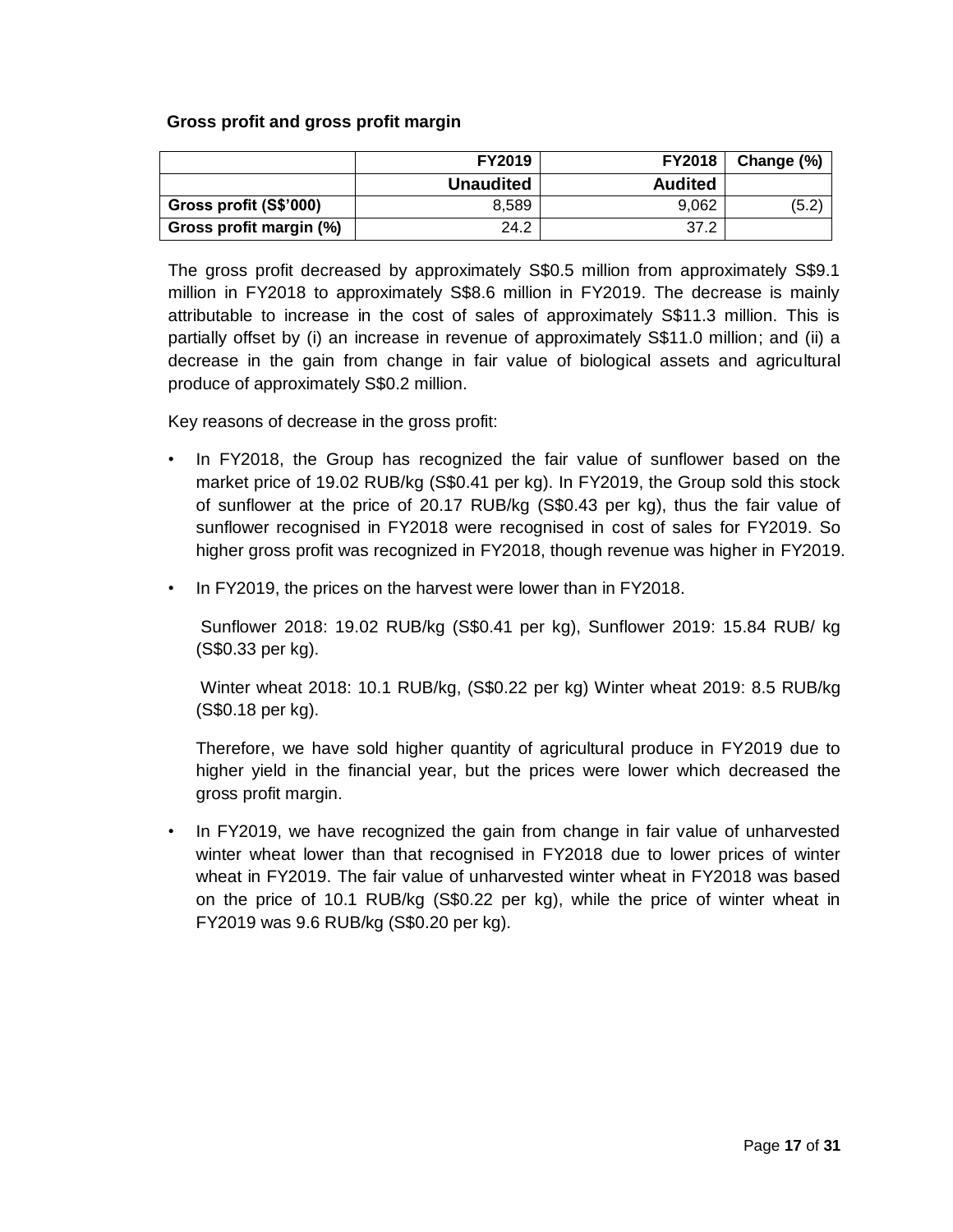## **Administrative expenses**

Total administrative expenses increased by approximately S\$0.8 million or 61.5% from approximately S\$1.3 million in FY2018 to approximately S\$2.1 million in FY2019. The increase is mainly attributable to (i) an increase in wages and salaries of approximately S\$0.6 million due to hiring of new administrative personnel; and (ii) an increase in costs related to information, consulting and other professional services of approximately S\$0.2 million as a result of fees incurred for the audit of the Group's financial statements for FY2019 due to statutory requirement.

#### **Other operating expenses, net**

The other operating expenses, net decreased by approximately S\$0.7 million or 70.0% from approximately S\$1.0 million in FY2018 to approximately S\$0.3 million in FY2019. This decrease is mainly attributable to (i) the gain in the disposal of a land plot and compensation by the Russian Railways in accordance with Court decision of approximately S\$0.6 million in FY2019 (please refer to page 220 to 221 of the Company's Offer Document for further details); (ii) absence of impairment loss in shortterm investments in Volga-Agro LLC which was recognised in FY2018 of approximately S\$0.2 million; and (iii) increase of approximately S\$0.3 million in FY2019 due to reversal of withholding tax provision on interest payments in relation to promissory notes payable to Vallerd Investments Limited. This decrease in net other operating expenses was partly offset by increase in listing expenses of approximately S\$0.4 million due to professional fees of Sponsor and other professionals.

## **Finance income**

Our finance income remained constant at approximately S\$0.2 million for FY2018 and FY2019.

## **Finance costs**

Finance costs increased by approximately S\$0.4 million or 80.0% from S\$0.5 million in FY2018 to S\$0.9 million in FY2019. The increase is due to the accrual of the interest expenses of approximately S\$0.6 million due to the application of SFRS(I) 16. This is partially offset by a decrease in interest expenses of approximately S\$0.2 million as a result of the lower loans and borrowings.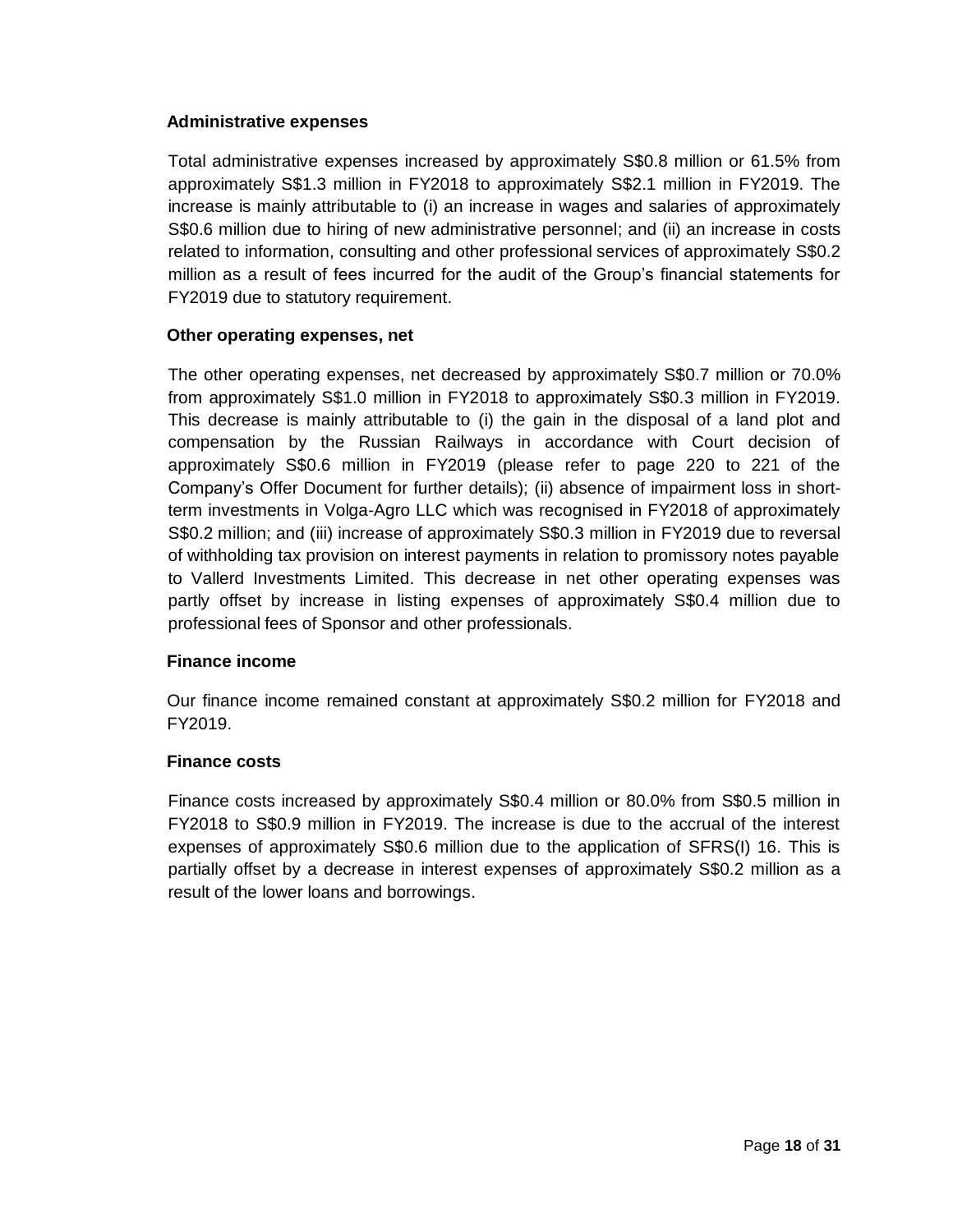## **Tax expense**

Tax expenses increased by approximately S\$0.2 million or 461.1% from approximately S\$54,000 in FY2018 to approximately S\$0.3 million in FY2019. Our effective income tax rate in FY2018 was approximately 0.8% and approximately 3.3% in FY2019. The increase in income tax rate was due mainly to (i) lower share of the Group's profits being generated from qualifying agriculture production which are not taxed; and (ii) withholding tax from Tetra's dividends paid to the Company of approximately S\$0.1 million.

#### Consolidated Statement of Financial Position

#### **Non-current assets**

#### **Property, plant and equipment**

Property, plant and equipment comprise mainly properties, motor vehicles, computers, tool and equipment and furniture and fixtures. The Group's property, plant and equipment increased by approximately S\$1.1 million or 10.2% from approximately S\$10.8 million in FY2018 to approximately S\$11.9 million in FY2019. This is attributable to the purchase of new machineries and buildings of approximately S\$1.7 million in FY2019 as part of the Company's operations and the gain on movements in exchange rate of approximately S\$1.0 million. This was partially offset by the accrual of the depreciation expense of approximately S\$1.6 million.

#### **Right-of-use assets**

Right-of-use assets are represented the amount equal to the lease liability, adjusted by the amount of any prepaid or accrued lease payments and number of items of agricultural machinery. In accordance with SFRS(I) 16, right-of-use assets are recognised from 1 January 2019.

#### **Biological assets**

Non-current biological assets comprised mainly livestock and permanent grasses. Noncurrent biological assets as at 31 December 2019 as compared to 31 December 2018 increased by approximately S\$2.0 million mainly due to the increase in fair value of our livestock due to higher milk yield per cow per day from 17.1 litres to 18.5 litres and milk price from S\$0.59 per litre in FY2018 to S\$0.62 per litre in FY2019 which was partially offset by increase in the management herd costs.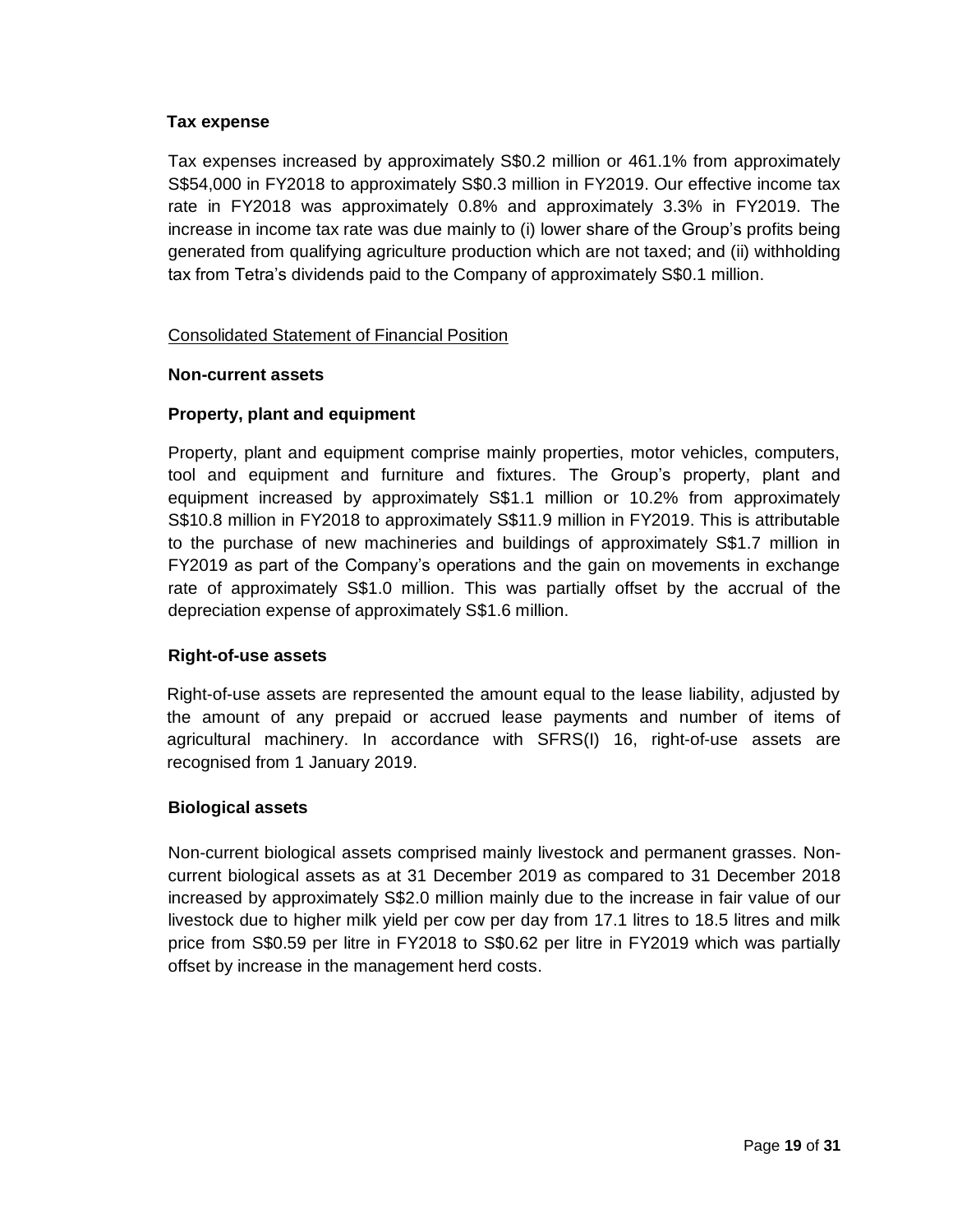#### **Current assets**

## **Biological assets**

Current biological assets comprised mainly unharvested crops. Current biological assets increased by approximately S\$1.1 million in FY2019, mainly due to increase in fair value of our crops as a result of higher harvest volume of winter wheat as crop yield rose and a larger area of cultivated land.

#### **Inventories**

Group's inventories decreased by approximately S\$5.9 million or 47.6% from approximately S\$12.4 million in FY2018 to approximately S\$6.5 million in FY2019 as result of the sale of most of the agricultural produce.

#### **Investments**

Short term investments represent bank deposits placed with tenures not exceeding 3 months.

Investments increased by approximately S\$3.2 million or 100.0% as at 31 December 2019, compared to none as at 31 December 2018, due to the Group depositing some of its cash into short-term bank deposits.

## **Trade and other receivables**

Trade and other receivables comprised mainly trade receivables from external parties, advances paid to suppliers, tax receivable and prepaid listing expenses. Trade and other receivables increased by approximately S\$3.0 million or 428.6% from approximately S\$0.7 million in FY2018 to approximately S\$3.7 million in FY2019. This was mainly due to (i) increase in trade receivable from LLC AMILCO and LLC Grain Service which were paid after FY2019; (ii) increase in advance for supplier, FosAgro-Don LLC, for the purchase of the fertilisers for spring sowing; and (iii) increase in prepaid listing expenses due to increase in the listing expenses.

#### **Cash and cash equivalents**

Cash and cash equivalents comprise petty cash, bank balances and short-term bank deposits. Cash and cash equivalents increased by approximately S\$3.3 million or 253.8% from approximately S\$1.3 million in FY2018 to approximately S\$4.6 million in FY2019.

Please refer the section entitled "Consolidated Statement of Cash Flow" below for further information.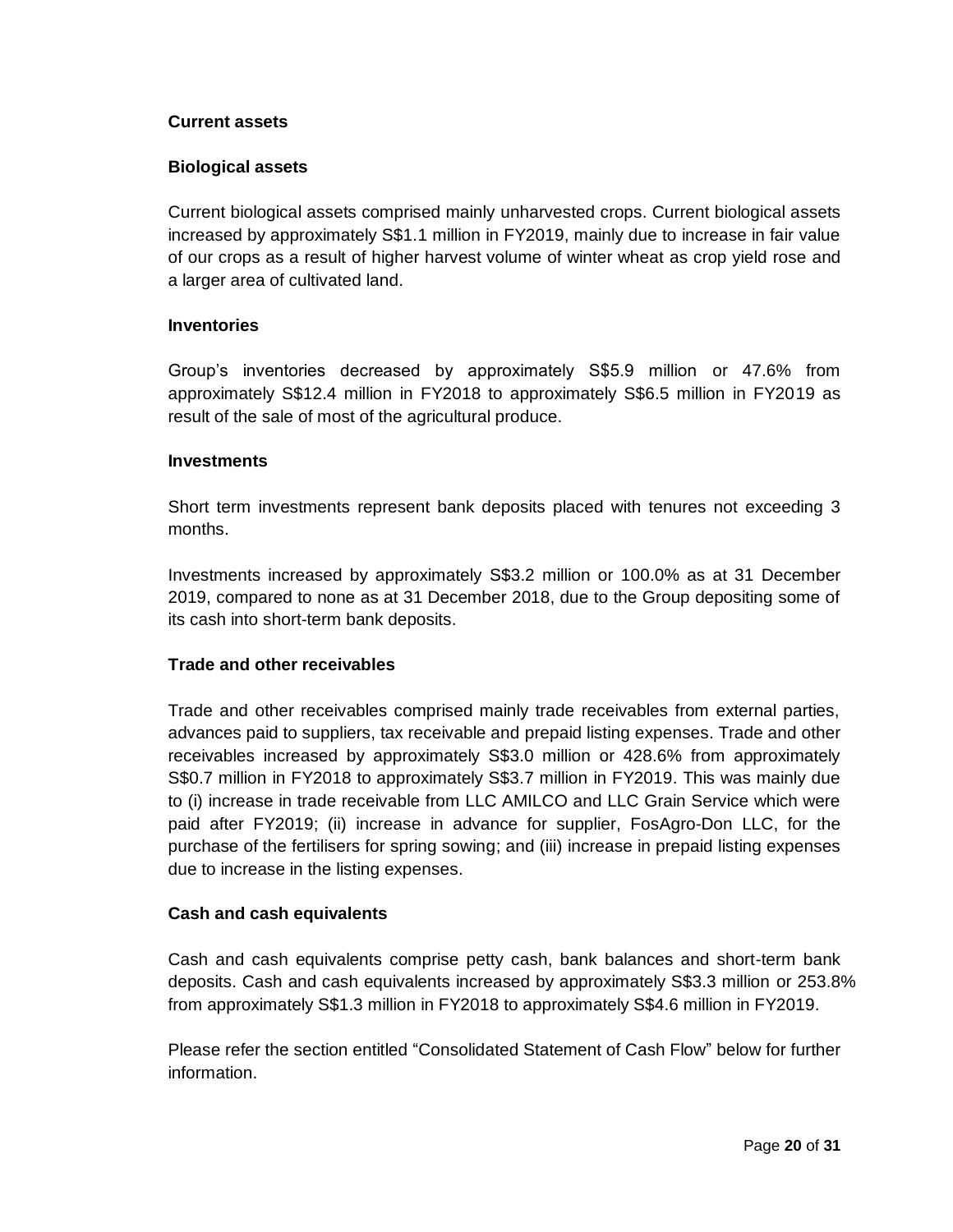## **Non-current liabilities and Current liabilities**

## **Loans and borrowings**

The borrowings mainly relate to the amount borrowed by our Group from banks and loans from third parties.

| <b>S\$'000</b> | As at 31 December<br>2019 | As at 31 December<br>2018 | Change (%) |
|----------------|---------------------------|---------------------------|------------|
| Non-Current    | 988                       | 1.002                     | (1.4)      |
| Current        | 4.679                     | 5.877                     | (20.4)     |
| <b>Total</b>   | 5.667                     | 6.879                     | (17.4)     |

Our Group's borrowings decreased by approximately S\$1.2 million or 17.4% from approximately S\$6.9 million in FY2018 to approximately S\$5.7 million in FY2019. This is mainly attributable to a repayment of bank borrowings of approximately S\$7.6 million. This was partially offset by to an increase in new borrowings of approximately S\$5.8 million by the Group.

#### **Lease liabilities**

The lease liabilities mainly relate to the lease arrangements for agricultural equipment and land plots.

|              | As at 31 December<br>2019 | As at 31 December<br>2018 | Change (%) |
|--------------|---------------------------|---------------------------|------------|
|              | S\$'000                   | S\$'000                   |            |
| Current      | 549                       | 30                        | 1,730      |
| Non-current  | 4,425                     | 128                       | 3,357      |
| <b>Total</b> | 4,974                     | 158                       | 2,400      |

The group's lease liabilities increased by approximately S\$4.8 million from approximately S\$0.2 million as at 31 December 2018 to approximately S\$5.0 million as at 31 December 2019. This is attributable to the application of SFRS(I) 16.

## **Trade and other payables**

Trade and other payables comprised advances received from customers, taxes payables other than on income tax, accrued listing expenses and payables to employees.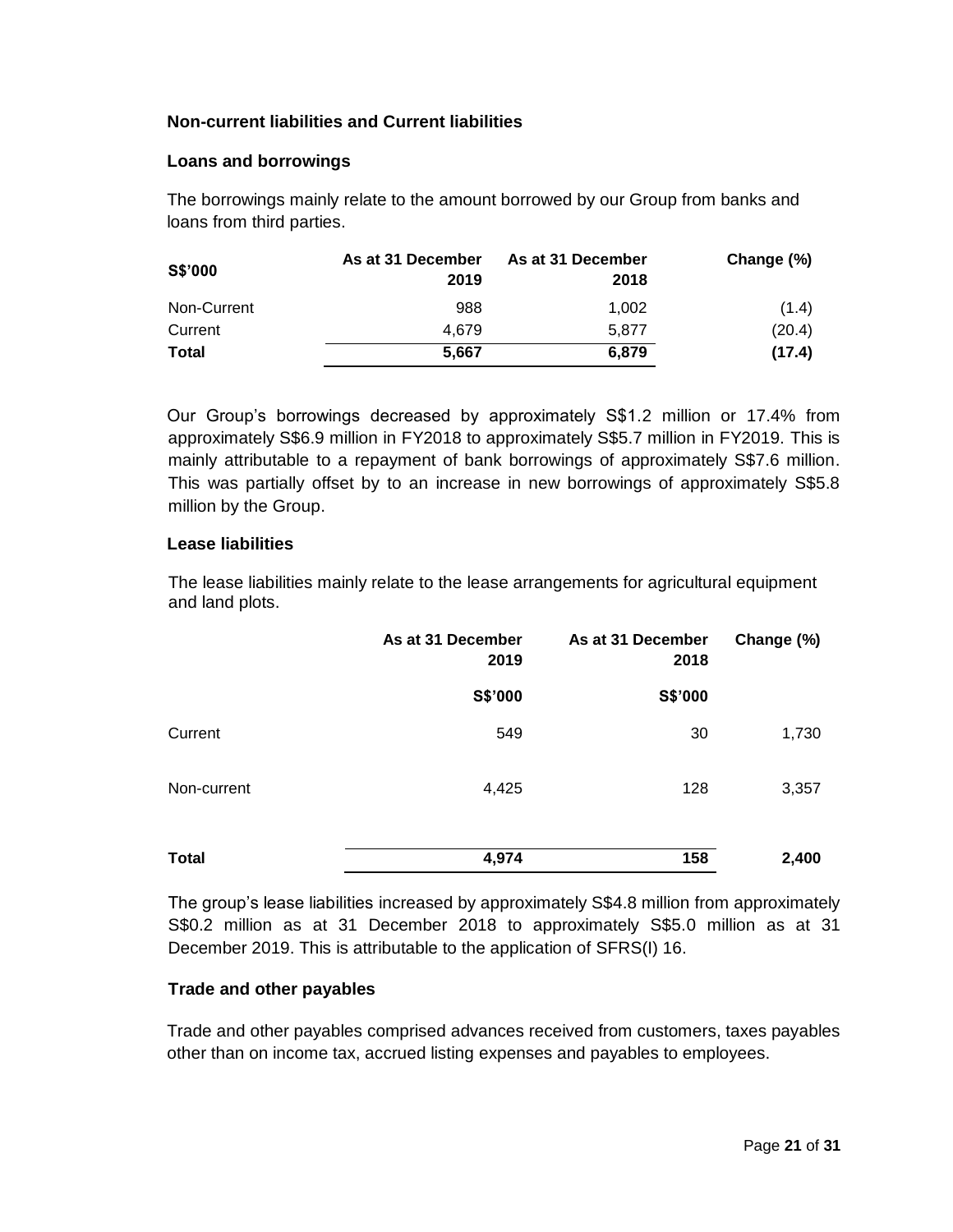The trade and other payables increased by approximately S\$0.5 million or 41.7% from approximately S\$1.2 million in FY2018 to approximately S\$1.7 million in FY2019. The increase is mainly attributable to (i) increase in tax payables of approximately S\$0.3 million due to increase in VAT payables as a result of increase in revenue in FY2019; and (ii) increase in accrued listing expenses of approximately S\$0.3 million due to accrual of the completed professional services for IPO process. This was partially offset by a decrease in trade payables of approximately S\$0.2 million as result the payment to suppliers.

## **Shareholder's equity**

Our equity increased by approximately S\$8.1 million or 27.5% from approximately S\$29.4 million in FY2018 to approximately S\$37.5 million in FY2019.

This is mainly attributable to (i) increase in share capital of approximately S\$21.7 million due to merger of Tetra JSC into the share capital of the Company; (ii) decrease in foreign currency translation reserve of approximately S\$3.2 million due to gain on movements in exchange rates; (iii) increase in accumulated profits of approximately S\$5.2 million due to profit for FY2019 which was partly offset by the dividends paid by Tetra JSC to the Company of S\$0.6 million; and (iv) increase in capital reserves of approximately S\$0.3 million due to contribution from Vallerd Investments for payment of PPCF's professional fees. These were partly offset by decrease in capital reserves of approximately S\$21.7 million due to recognition of the difference between cost of the share capital of Tetra JSC of S\$14.0 million and consideration for the shares of Tetra JSC of S\$35.7 million.

## Consolidated Statement of Cash Flow

## **Net cash flows used in operating activities**

Cash flows used in operating activities of S\$10.0 million in FY2019 was mainly due to operating cash flow as the result of the revaluation of sunflower crops which were harvested in FY2018 and sold in 2019 in amount of S\$9.0 million.

## **Net cash flows used in investing activities**

Cash flows used in investing activities of S\$3.9 million was mainly due to the deposit placed in the banks of S\$3.1 million.

## **Net cash flows from financing activities**

Net cash used in financing activities amounted to approximately S\$3.0 million, which was mainly attributable to (i) repayment of borrowings of approximately S\$7.6 million in relation to the bank loans; (ii) interest paid of approximately S\$0.4 million; (iii) dividends paid of approximately S\$0.6 million; and (iv) repayment of lease liabilities of approximately S\$0.1 million. This was partially offset by proceeds from borrowings of approximately S\$5.7 million from the banks.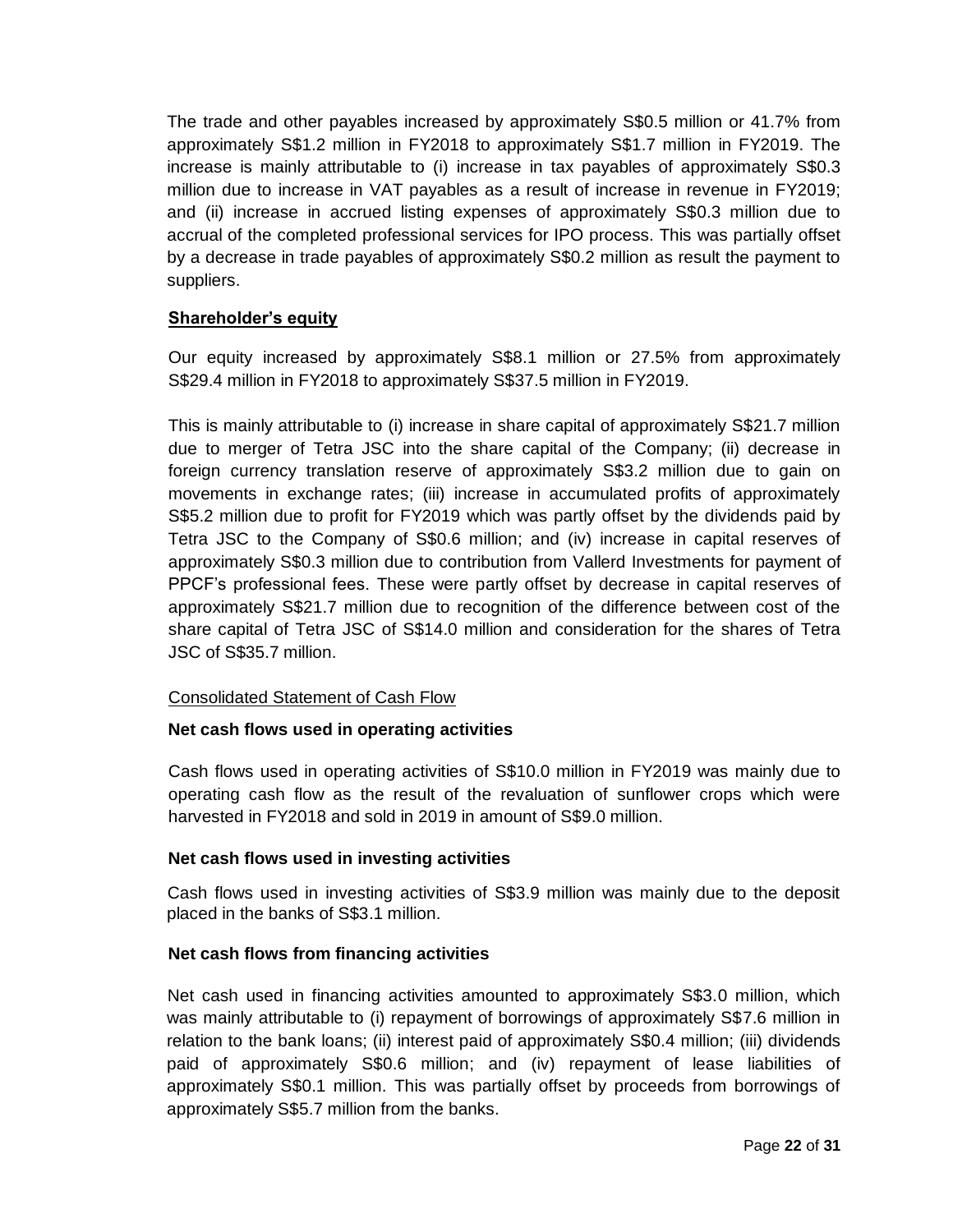As a result of the above, cash and cash equivalents increased by approximately S\$3.3 million during FY2019. Cash and cash equivalents as at 31 December 2019 were S\$4.6 million.

#### **9. Where a forecast, or a prospect statement, has been previously disclosed to shareholders, any variance between it and the actual results**

There was no specified forecast or prospect statement previously disclosed to the shareholders.

## **10. A commentary at the date of the announcement of the significant trends and competitive conditions of the industry in which the group operates and any known factors or events that may affect the group in the next reporting period and the next 12 months.**

There is uncertainty about wheat export prices next season due to the on-going Covid-19 outbreak. However, local wheat prices remain well supported due to high local demand. The Group expects good harvest yield of winter wheat due to mild winter and sufficient precipitation, which is an ideal condition for winter wheat harvesting. The Group does not expect the significant changes in the livestock segment.

#### **11. Dividends**

#### **If a decision regarding dividend has been made: -**

## *(a) Whether an interim (final) dividend has been declared (recommended); and*

The Directors are pleased to recommend a tax exempt one-tier final dividend of S\$0.00693406 per ordinary share in respect of FY2019 for approval by shareholders at the forthcoming annual general meeting to be convened.

Total amount of dividends to be recommended for approval is S\$1.04 million, which is 20% from the Group's net profit for FY2019 of S\$5.20 million. This is in line with the intention of the Directors to recommend and distribute dividends of up to 20% of the Group's profit after tax attributable to Shareholders for FY2019 subject to, inter-alia, the Group's earnings, financial performance, capital expenditure, working capital requirements and other factors deemed relevant by our Directors as disclosed in the Offer Document.

## *(b)(i) Amount per share (cents)*

0.693406 Singapore cents per ordinary share

#### *(b)(ii) Previous corresponding period (cents)* Not applicable.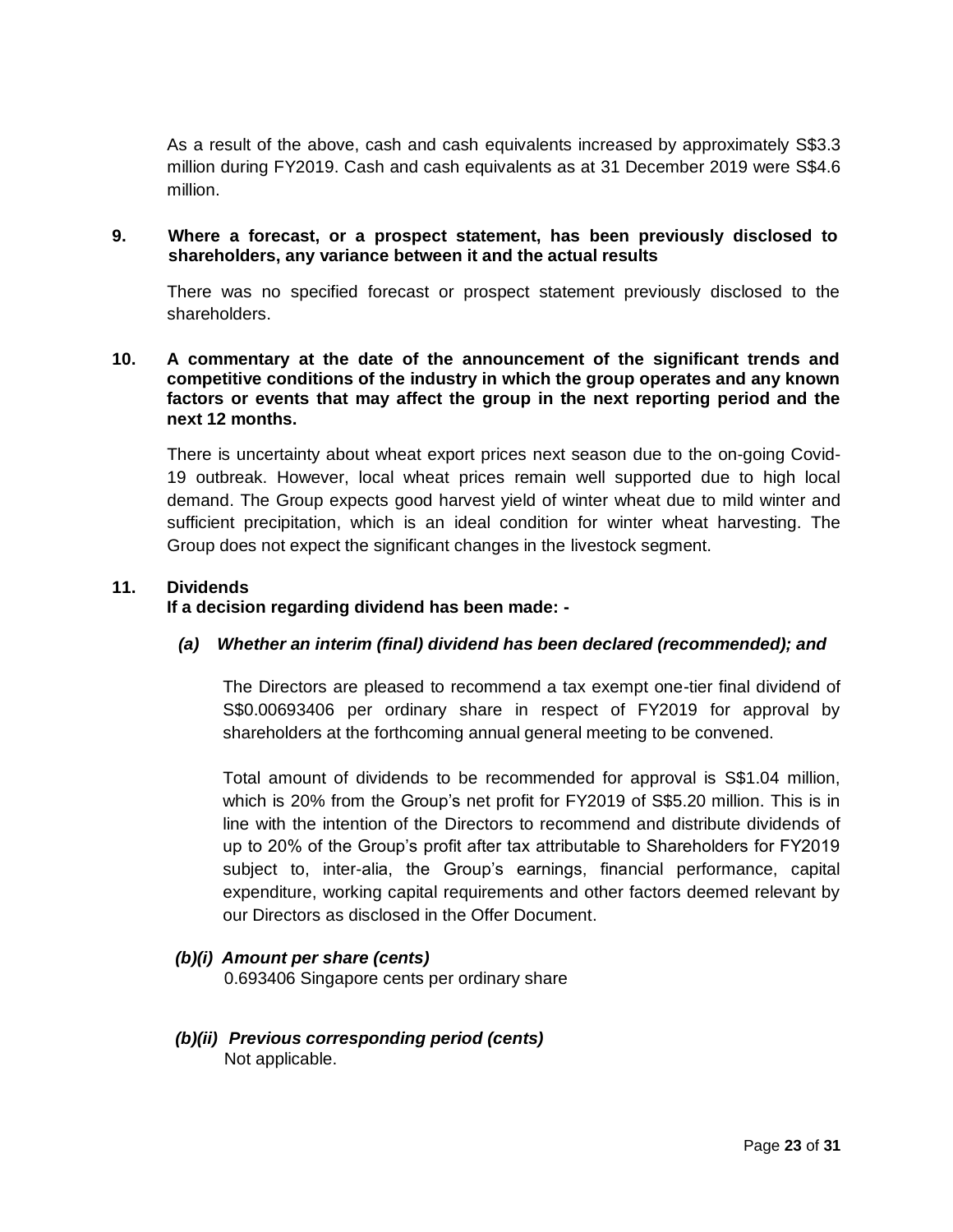*(c) Whether the dividend is before tax, net of tax or tax exempt. If before tax or net of tax, state the tax rate and the country where the dividend is derived. (If the dividend is not taxable in the hands of shareholders, this must be stated).*

The dividend is one-tier tax exempt.

#### *(d) The date the dividend is payable.*

To be announced at a later date. The proposed final dividend is subject to approval by the shareholders of the Company at the forthcoming Annual General Meeting.

*(e) The date on which Registrable Transfers receive by the Company (up to 5.00pm) will be registered before entitlements to the dividend are determined.*

To be announced at a later date.

**12. If no dividend has been declared/recommended, a statement to that effect and the reason(s) for the decision**

Not applicable.

**13. If the group has obtained a general mandate from shareholders for interested person transactions ("IPT"), the aggregate value of such transactions as required under Rule 920(1)(a)(ii). If no IPT mandate has been obtained, a statement to that effect.**

The Group has not obtained a general mandate from shareholders for recurrent interested person transactions.

As at 31 December 2019 and 2018, the Group received a number of guarantees from a related party-Chief Executive Officer and Executive Director in connection with certain bank loans obtained by the Group in the amount of S\$5.7 million and S\$6.9 million, respectively.

As no compensation, fees or other benefits have been paid or are payable by our Group to Marat Devlet-Kildeyev for the provision of the sureties, our Directors are of the view that such sureties provided were not on an arm's length basis and not on normal commercial terms, but were not prejudicial to the interest of our Group and our minority Shareholders.

Please refer to pages 170 to 172 of the Company's Offer Document for further details.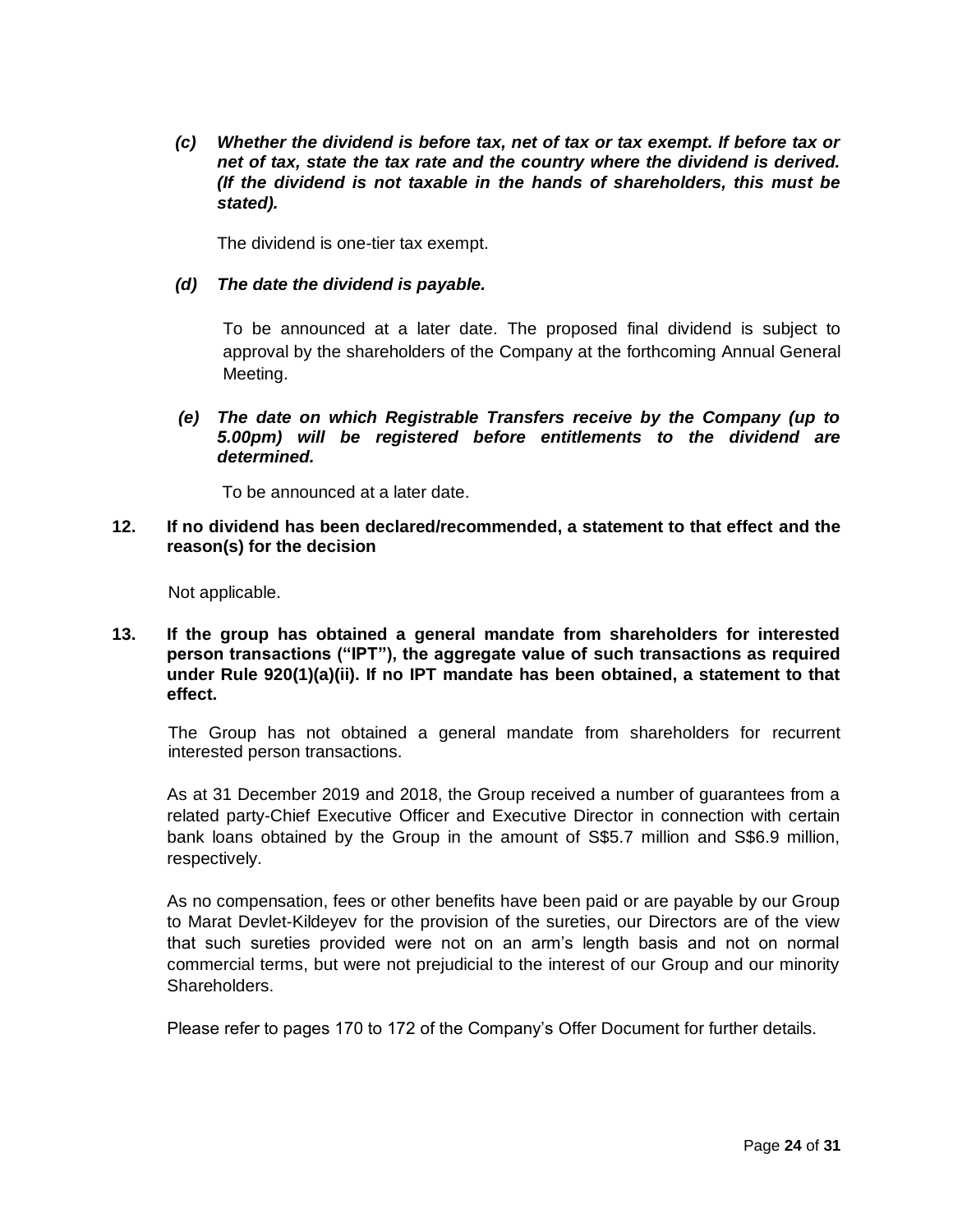## **14. Use of IPO proceeds**

Pursuant to the IPO on 14 February 2020, the Company received net proceeds of S\$1.3 million (after deducting listing and processing fees, professional fees and placement commission and other expenses) from the placement of new shares.

As at the date of this Announcement, there was no utilisation of the IPO proceeds.

The proposed use of IPO proceeds, as set out in the Company's Offer Document, is as below:

| Use of IPO proceeds                                                                                | <b>Amount</b><br>allocated |
|----------------------------------------------------------------------------------------------------|----------------------------|
|                                                                                                    | S\$'000                    |
| Expansion of arable land bank                                                                      | 400                        |
| Acquisition of new equipment and<br>machinery                                                      | 400                        |
| To explore opportunities in mergers and<br>acquisitions, joint ventures and strategic<br>alliances | 400                        |
| General working capital                                                                            | 110                        |
| Total                                                                                              | 1,310                      |

Pending the deployment of the unutilised IPO proceeds as set out above, the IPO proceeds have been placed in interest-bearing deposits with licenced banks in Singapore. At the appropriate juncture, our Group will deploy the IPO Proceeds towards the uses stated above. The Company will make periodic announcements on the utilisation of the IPO Proceeds as and when the proceeds are materially disbursed and provide a status report on such use in its annual report and its half year and full year financial statements.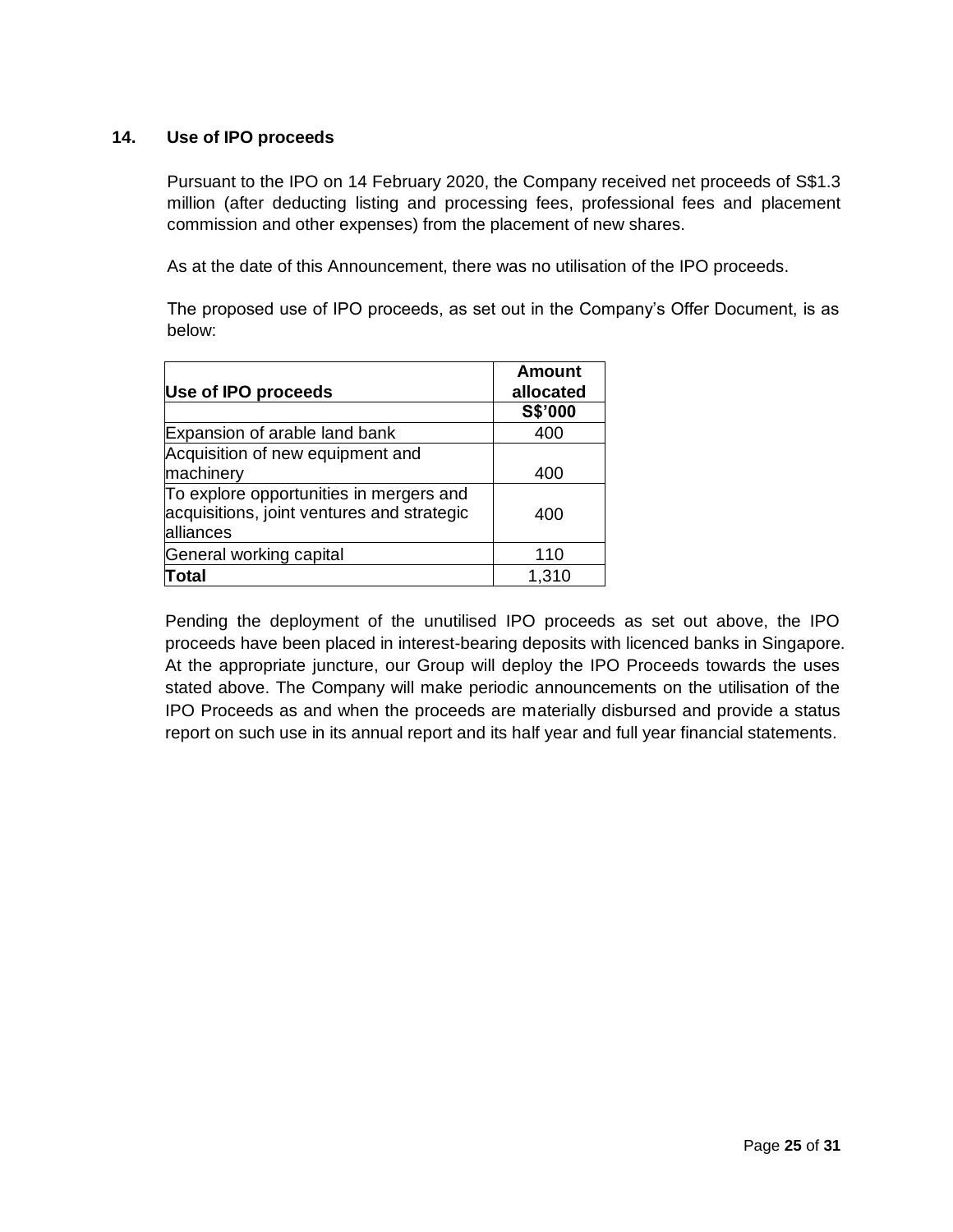**15. Segmented revenue and results for operating segments (of the group) in the form presented in the issuer's most recently audited annual financial statements, with comparative information for the immediately preceding year**

## **Business segments**

|                                               | <b>Reportable Segments</b> |                  |          |           |
|-----------------------------------------------|----------------------------|------------------|----------|-----------|
|                                               | <b>Total reportable</b>    |                  |          | All other |
|                                               | <b>Crops</b>               | <b>Livestock</b> | segments | segments  |
|                                               | S\$'000                    | S\$'000          | S\$'000  | S\$'000   |
| 2019                                          |                            |                  |          |           |
| <b>External revenue</b>                       | 25,666                     | 9,662            | 35,328   | 103       |
| Inter-segment revenue                         | 2,142                      |                  | 2,142    |           |
| Segment revenue                               | 27,808                     | 9,662            | 37,470   | 103       |
| Segment profit/(loss) before                  |                            |                  |          |           |
| tax                                           | 3,707                      | 3,293            | 7,000    | (109)     |
| Other (expenses)/income                       | 554                        | 526              | 1,080    | 3         |
| Finance income                                | 181                        | 68               | 249      |           |
| Finance costs                                 | (850)                      | (58)             | (908)    |           |
| Depreciation                                  | (2,045)                    | (18)             | (2,063)  | (86)      |
| Unallocated expenses:                         |                            |                  |          |           |
| Listing expenses                              |                            |                  |          | (1, 365)  |
| Segment assets                                | 34,664                     | 16,238           | 50,902   | 25        |
| Unallocated assets:<br><b>Prepaid listing</b> |                            |                  |          |           |
| expenses                                      |                            |                  |          | 440       |
| Capital expenditure                           | 1,615                      | 127              | 1,742    |           |
| Segment liabilities                           | 12,036                     | 1,333            | 13,369   | 11        |
| <b>Unallocated liabilities:</b>               |                            |                  |          |           |
| Accrued listing expenses                      |                            |                  |          | 498       |
| 2018                                          |                            |                  |          |           |
| <b>External revenue</b>                       | 16,723                     | 7,485            | 24,208   | 167       |
| Inter-segment revenue                         | 2,148                      |                  | 2,148    |           |
| Segment revenue                               | 18,871                     | 7,485            | 26,356   | 167       |
| Segment profit/(loss) before                  |                            |                  |          |           |
| tax                                           | 6,900                      | 630              | 7,530    | (61)      |
| Other (expenses)/income                       | (177)                      | 200              | 23       | (1)       |
| Finance income                                | 109                        | 48               | 157      | 1         |
| Finance costs                                 | (355)                      | (126)            | (481)    | (1)       |
| Depreciation                                  | (1, 345)                   | (168)            | (1, 513) | (138)     |
| Unallocated expenses:                         |                            |                  |          |           |
| Listing expenses                              |                            |                  |          | (1,027)   |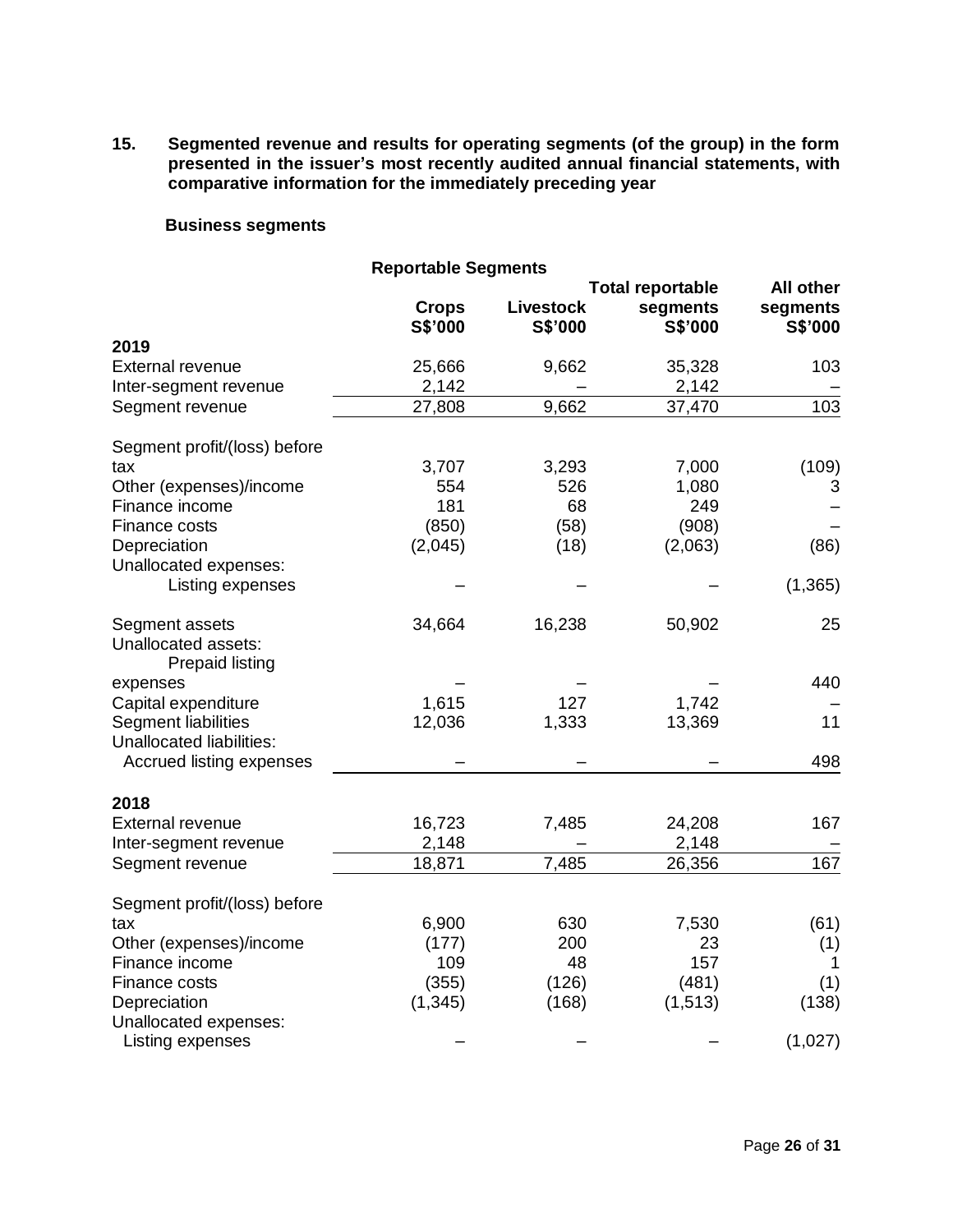## **Reportable Segments**

|                                                      |                         |                             | <b>Total reportable</b> |                     |
|------------------------------------------------------|-------------------------|-----------------------------|-------------------------|---------------------|
|                                                      | <b>Crops</b><br>S\$'000 | <b>Livestock</b><br>S\$'000 | segments<br>S\$'000     | segments<br>S\$'000 |
| Segment assets                                       | 26,242                  | 12,294                      | 38,536                  | 12                  |
| Unallocated assets:                                  |                         |                             |                         |                     |
| Prepaid listing expenses                             |                         |                             |                         | 262                 |
| Capital expenditure                                  | 1,760                   | 330                         | 2,090                   | 19                  |
| Segment liabilities                                  | 7,532                   | 1,614                       | 9,146                   | 17                  |
| Unallocated liabilities:<br>Accrued listing expenses |                         |                             |                         | 203                 |

*\*The Group initially applied SFRS(I) 16 at 1 January 2019, which requires the recognition of right-of-use assets and lease liabilities for lease contracts that were previously classified as operating leases (see Note 5). As a result, the Group recognised S\$5,162,000 of right-of-use assets and S\$5,126,000 of liabilities from those lease contracts. The assets and liabilities are included in the Crops segment as at 31 December 2019.*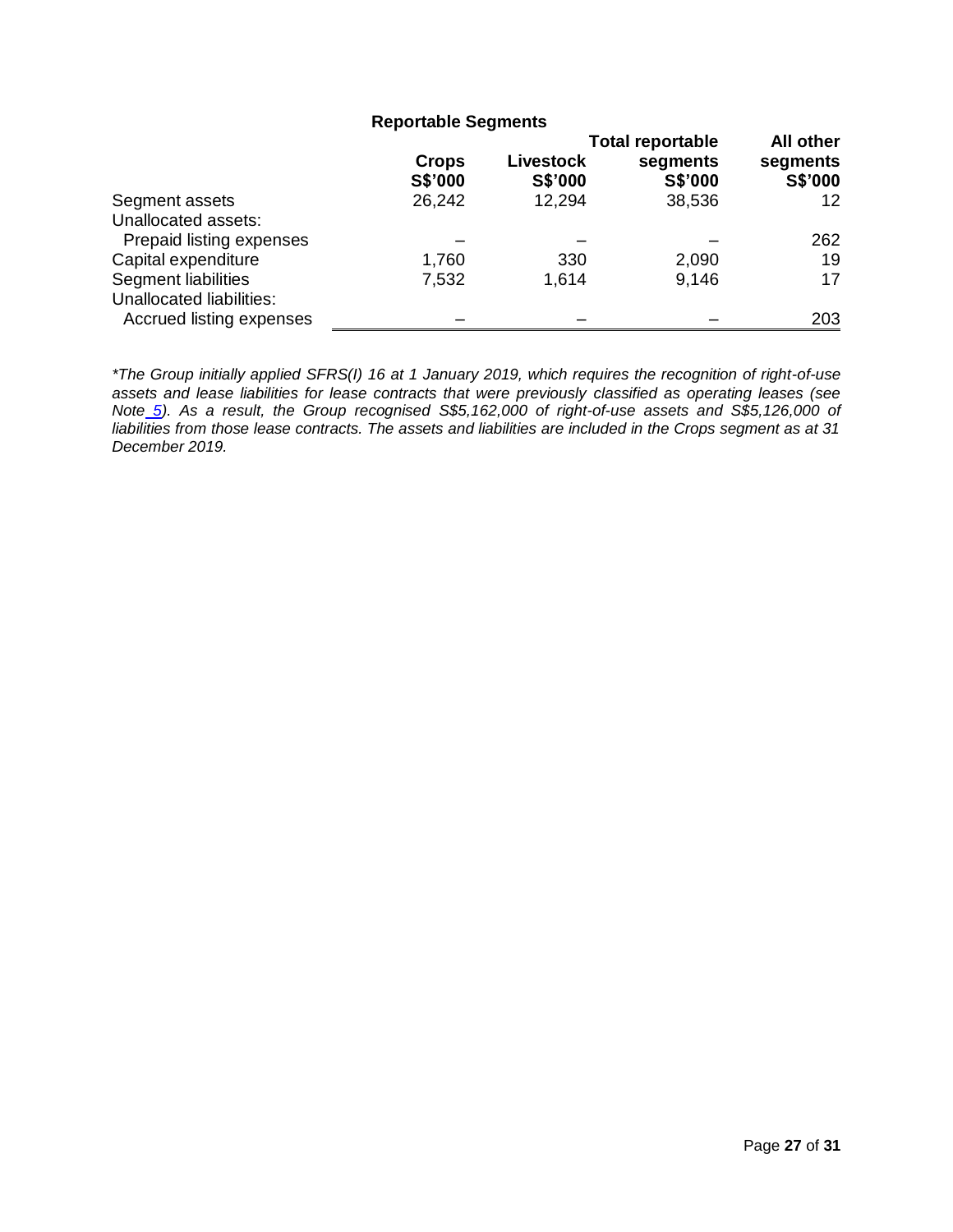## **Reconciliations of information on reportable segments to SFRS(I) measures**

|                                                 | <b>FY2018</b><br>S\$'000 | <b>FY2019</b><br>S\$'000 |
|-------------------------------------------------|--------------------------|--------------------------|
| <b>Revenue</b>                                  |                          |                          |
| Total revenue for reportable segments           | 26,356                   | 37,470                   |
| Revenue for other segments                      | 167                      | 103                      |
| Elimination of inter-segment revenue            | (2, 148)                 | (2, 142)                 |
| <b>Combined revenue</b>                         | 24,375                   | 35,431                   |
| <b>Profit before tax</b>                        |                          |                          |
| Total profit before tax for reportable segments | 7,530                    | 7,000                    |
| Profit before tax for other segments            | (61)                     | (109)                    |
| Unallocated expenses: Listing expenses          | (1,027)                  | (1, 365)                 |
| <b>Combined profit before tax</b>               | 6,442                    | 5,526                    |
| <b>Assets</b>                                   |                          |                          |
| Total assets for reportable segments            | 38,536                   | 50,902                   |
| Assets for other segments                       | 12                       | 25                       |
| Unallocated assets: Prepaid listing expenses    | 262                      | 440                      |
| <b>Combined total assets</b>                    | 38,810                   | 51,367                   |
| <b>Liabilities</b>                              |                          |                          |
| Total liabilities for reportable segments       | 9,146                    | 13,369                   |
| Liabilities for other segments                  | 17                       | 11                       |
| Unallocated liabilities: Accrued listing        |                          |                          |
| expenses                                        | 203                      | 498                      |
| <b>Combined total liabilities</b>               | 9,366                    | 13,878                   |
|                                                 |                          |                          |

## **Other material items**

|                     | Reportable<br>segment totals<br>S\$'000 | <b>Adjustments</b><br>S\$'000 | <b>Combined</b><br><b>Totals</b><br>S\$'000 |
|---------------------|-----------------------------------------|-------------------------------|---------------------------------------------|
| FY2019              |                                         |                               |                                             |
| Finance income      | 249                                     |                               | 249                                         |
| Finance costs       | (908)                                   |                               | (908)                                       |
| Capital expenditure | 1,742                                   |                               | 1,742                                       |
| Depreciation        | (2,063)                                 | (86)                          | (2, 149)                                    |
| <b>FY2018</b>       |                                         |                               |                                             |
| Finance income      | 157                                     |                               | 158                                         |
| Finance costs       | (481)                                   | (1)                           | (482)                                       |
| Capital expenditure | 2,090                                   | 19                            | 2,109                                       |
| Depreciation        | (1, 513)                                | (138)                         | (1,651)                                     |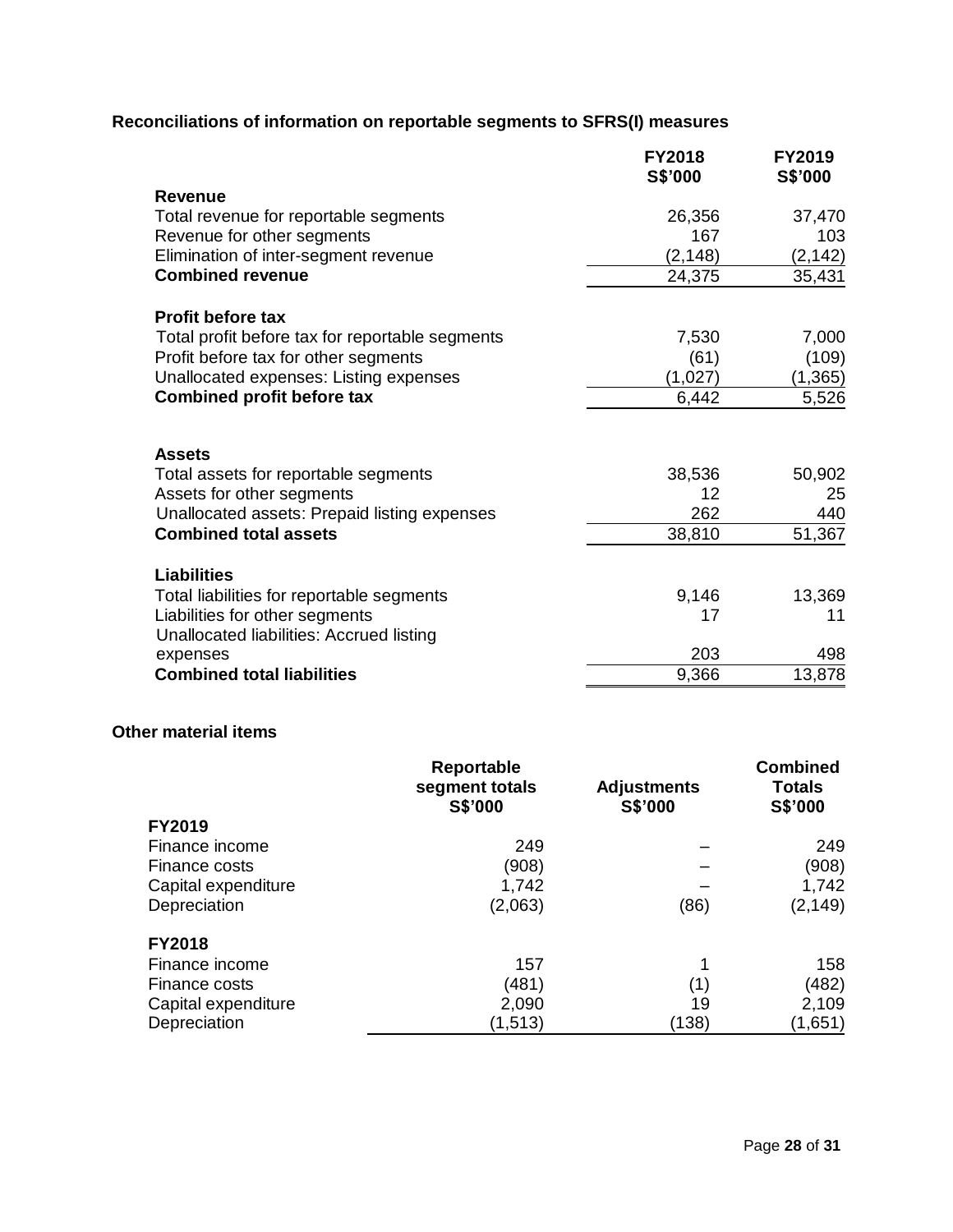## **Geographical information**

External customers of the Group are located in Russian Federation. The Group carries out its operations in Russian Federation and all the Group's non-current assets are located in Russian Federation.

**16. In the review of the performance, the factors leading to any material changes in contributions to turnover and earnings by the operating segments.**

Please refer to Paragraph 8 above for details.

**17. Breakdown of Group's revenue and profit/(loss) after tax for first half year and second half year**

|     |                                                                                                   | <b>FY2019</b> | <b>FY2018</b> | Increase/<br>(Decrease) |
|-----|---------------------------------------------------------------------------------------------------|---------------|---------------|-------------------------|
|     |                                                                                                   | S\$'000       | S\$'000       | %                       |
| (a) | Revenue reported for first<br>half year                                                           | 11,640        | 7,826         | 48.8                    |
| (b) | Profit after tax before<br>deducting non-controlling<br>interests reported for first<br>half year | 4,282         | 2,027         | 111.2                   |
| (c) | Revenue reported for<br>second half year                                                          | 23,791        | 16,549        | 43.8                    |
| (d) | Profit after tax before<br>deducting non-controlling<br>interest reported for<br>second half year | 941           | 4,361         | (78.4)                  |

## **18. A breakdown of the total annual dividend (in dollar value) for the issuer's latest full year and its previous full year**

|                                      | <b>FY2019</b> | <b>FY2018</b>  |
|--------------------------------------|---------------|----------------|
|                                      | S\$'000       | S\$'000        |
| Ordinary shares (tax exempt 1- tier) |               |                |
| - Interim                            | -             | -              |
| - Final (Proposed)                   | 1,042         | -              |
| <b>Total Annual Dividend</b>         | 1,042         | $\blacksquare$ |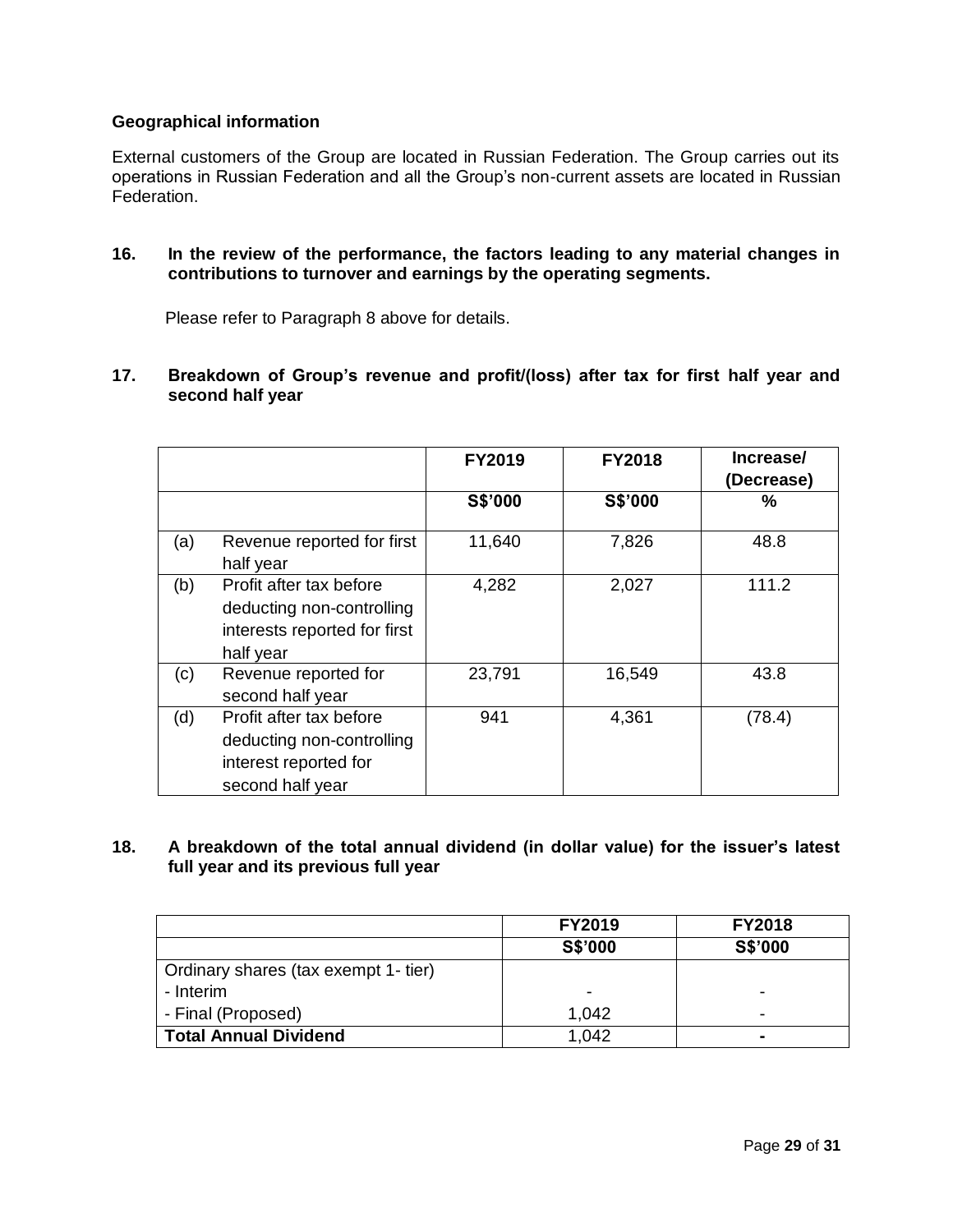**19. Disclosure of person occupying a managerial position in the issuer or any of its principal subsidiaries who is a relative of a director or chief executive officer or substantial shareholder of the issuer pursuant to Rule 704(10) in the format below. If there are no such persons, the issuer must make an appropriate negative statement.**

Thre are no persons occupying a managerial position in the issuer or any of its principal subsidiaries who is a relative of a director or chief executive officer or substantial shareholder of the issuer pursuant to Rule 704(10).

## **20. Confirmation that the issuer has procured undertakings from all its directors and executive officers (in the format set out in Appendix 7H) under Catalist Rule 720(1)**

The Company has procured undertakings from all its directors and executive officers (in the format set out in Appendix7H) under Rule720(1) of the Catalist Rules.

## **21. Disclosure of acquisition (including incorporations) and sale of shares under Catalist Rule 706A**

Pursuant to the share swap agreement dated 21 November 2019 entered into between our Company and Vallerd Investments, the Company had acquired shares in the following company which resulted in the latter becoming a subsidiary of the Company during FY2019:

| S/N | <b>Subsidiary</b> | Date of announcement  |
|-----|-------------------|-----------------------|
|     | Tetra JSC         | 6 February 2020 $(1)$ |

*Note:*

*(1) As set out in the Company's Offer Document.*

*Further details on the acquisition can be found in the Company's Offer Document.* 

#### **BY ORDER OF THE BOARD**

*Marat Devlet-Kildeyev*

*Chief Executive Officer and Executive Director*

*Don Agro International Limited (the "Company") was listed on Catalist of the Singapore Exchange Securities Trading Limited (the "SGX-ST") on 14 February 2020. The initial public offering of the Company was sponsored by PrimePartners Corporate Finance Pte. Ltd. (the "Sponsor").*

*This announcement has been prepared by the Company and its contents have been reviewed by the Sponsor in accordance with Rules 226(2)(b) and 753(2) of the the SGX-ST Listing Manual Section B: Rules of Catalist.*